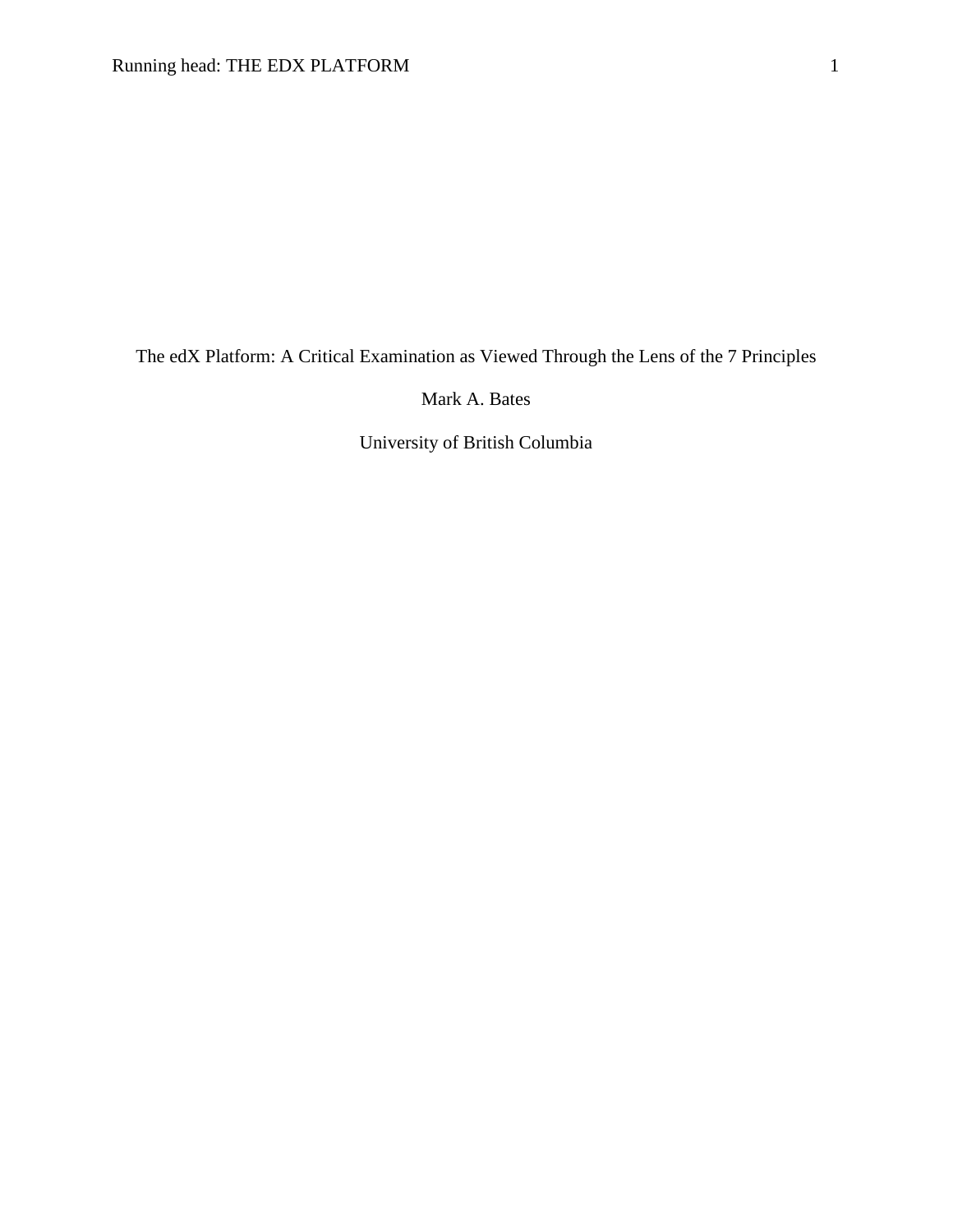#### **Introduction**

This article presents the results of a critical examination of the edX platform in respect to its ability to facilitate online best practices for professional education and graduate studies (Bates, 2015). To that end, existing and planned functionality will be assessed against the recommendations of Chickering and Ehrmann's *Implementing the 7 Principles: Technology as Lever* (1996).

#### **General Overview of EdX**

In May 2013, MIT and Harvard launched EdX, a non-profit open source learning platform (openedX.org) and web portal (edX.org) offering Massive Online Open Courses (xMOOCs) similar to its for-profit competitors; Udacity and Coursera (for-profit) (EdX, 2015b) (MIT News Office, 2012). xMOOCs are characterized as online education courses that are usually, often do not require any prerequisites, are typically housed within a learning management system, have a very large number of students, are open to learners globally and accessible online twenty-four hours a day seven days a week. xMOOCs typically are structured to guide students through content using a combination of video lectures, quizzes, readings and social interaction via discussion forums, as well as, utilize automated or self and peer-graded evaluations (Welsh & Dragusin, 2013; Claros, Garmendia, Echeverria, & Cobos, 2014; Liyanagunawardena, Adams, & Williams, 2013).

Based in Cambridge, Massachusetts, EdX continues to be governed by MIT and Harvard with the aim to "become a learning resource for learners and learning worldwide" by staying committed to its goals: "Expand access to education for everyone, Enhance teaching and learning on campus and online, [and] Advance teaching and learning through research." (EdX, 2015a).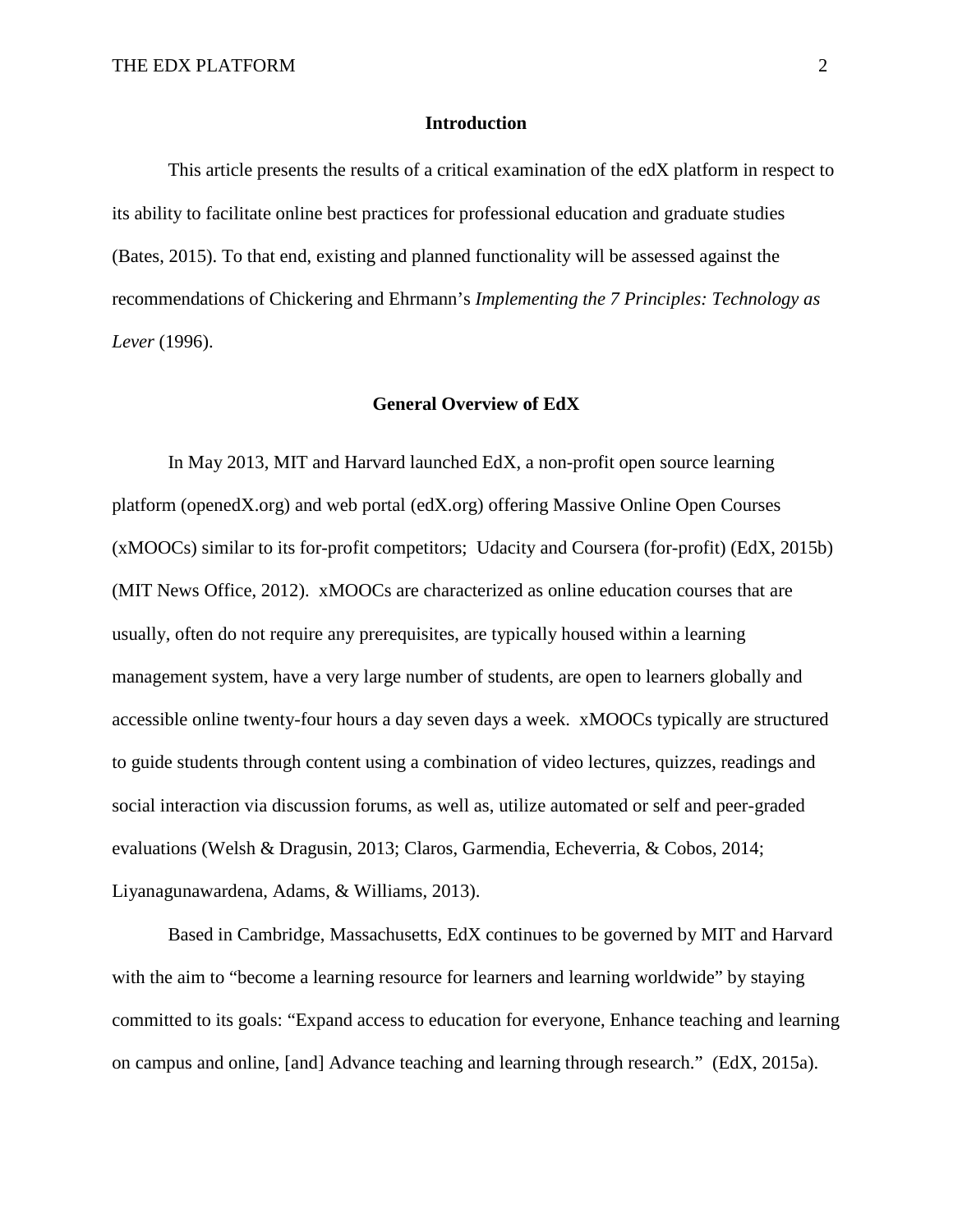#### THE EDX PLATFORM 3

In addition, EdX conducts research on how students learn, online teaching methods and impact of educational technology use both in the traditional brick and mortar classroom and online. Today, EdX offer online courses from 36 universities, NGOs, foundations, businesses and organizations which work collaboratively and comprise the consortium. EdX's remains in startup mode, and apart from the initial funding of 30 million contributed by each Harvard and MIT revenue is generated through various affiliate partner models (Kolowich, 2013).

Management and administration of EdX falls to three groups including the Leadership Team, headed from the beginning by Chief Executive Officer Anant Agarwal who, amongst various achievements, has great experience with computer technology as a professor at MIT and entrepreneur. In addition to a Leadership Team, EdX is also supported by a Board of Directors comprised mainly of representatives of MIT and Harvard (EdX, 2015d). More diversity is seen within the final group, the University Advisory Board, which has broader global institutional representation across North America, Europe and Australia (EdX, 2015c).

#### **Overview of Examination Tool: Chickering & Ehrmann's 7 Principles**

Certain tools are available to assist organizations to better keep pedagogy in the forefront when selecting technology such as Chickering and Ehrmann's (1996) 7 Principles. These principles are a means to ensure technology is being used in the most cost effective and appropriate ways to advance learning outcomes or tasks such as; 1. Encourages contact between students and faculty, 2. Develops reciprocity and cooperation among students, 3. Uses active learning techniques, 4. Gives prompt feedback, 5. Emphasises time on task, 6. Communicates high expectation, and 7. Respects diverse talents and ways of learning. By utilizing this type of tool, a methodical and replicable process can be applied to compare different platform technologies in a way that goes beyond a simple comparison of features and tools.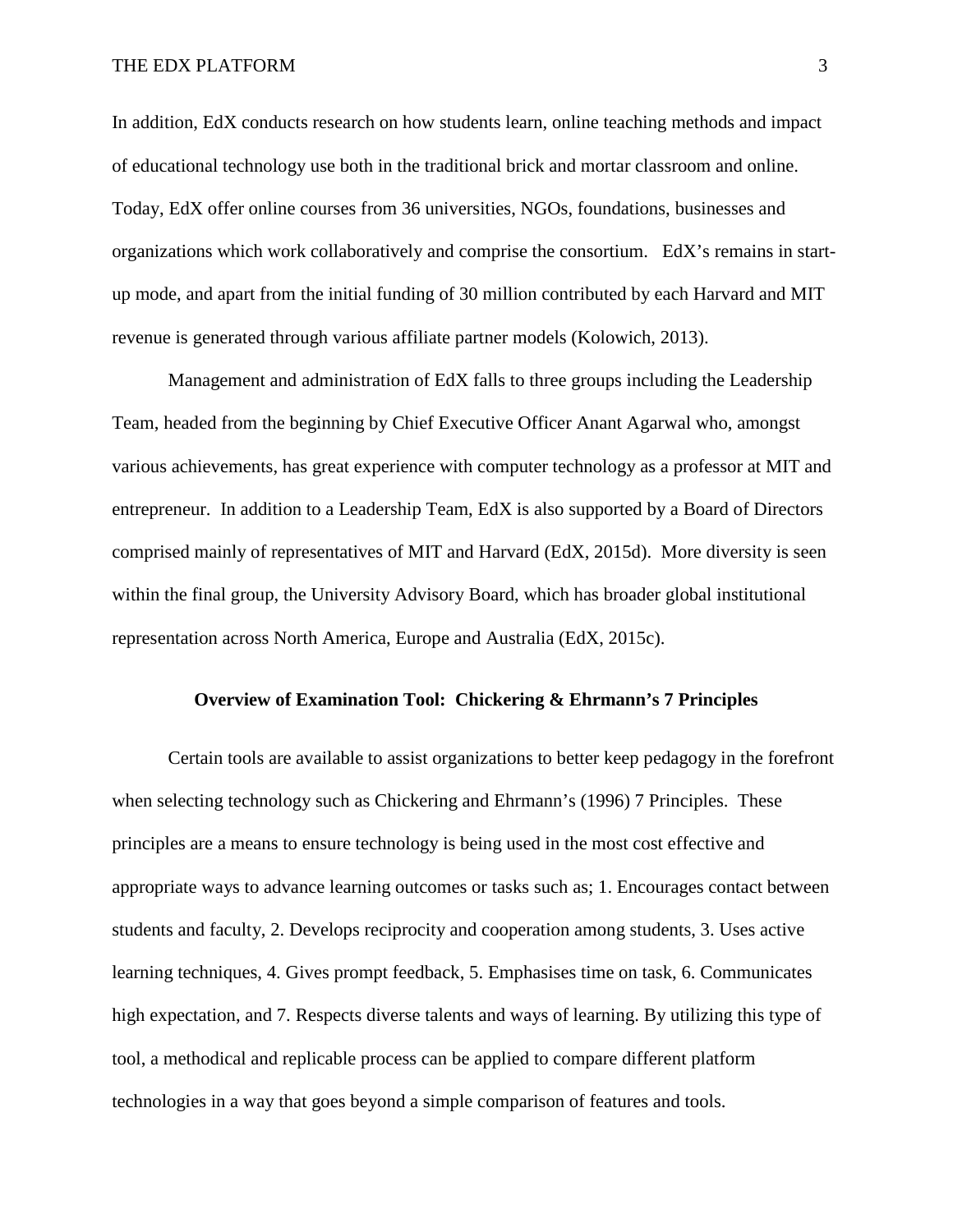#### **Functionality and Affordances in Support of the 7 Principles**

The initial research involved a three stage review of: 1) available online documentation as provided publically by edX on edx.org and open.edx.org, 2) including several edX courses (edx, 2015u; edX, 2015v; edX, 2015q) and Charter Members (Berkeley University of California, 2015; Cornell University, 2015; Harvard University, 2015) , 3) and various public websites as a result of keyword searches using Google. After the review was completed and affordances noted, the article was then structured as follows with each principle, along with a brief overview, is presented and how the affordances of the EdX platform either are or have the potential to promote that principle.. However, given that there were overlaps between some of the features and principles, attempts have been made to make note of these occurrences and then a best fit was completed to conform to the paper's overall structure.

One of the affordances of EdX is its ability to be used creatively, which makes its evaluation difficult as it is beyond this article's scope to present all variations. In addition, only a small sample of courses were reviewed for this article and, as such, the results of this examination cannot be viewed as indicative of all edX courses. Some courses will do a more effective job than others of utilizing the affordances available via the edX platform. Also given the limited scope of this investigation, only those features that can directly be related and support the 7 Principles have been described. Some of the affordances presented are obvious in nature while others run in the background as part of the overall design and might not even be visible to the instructor. Unless otherwise noted, the affordances noted are existing and currently active on the edX platform. Therefore the findings and observations presented are general in nature and are a starting point for further investigation.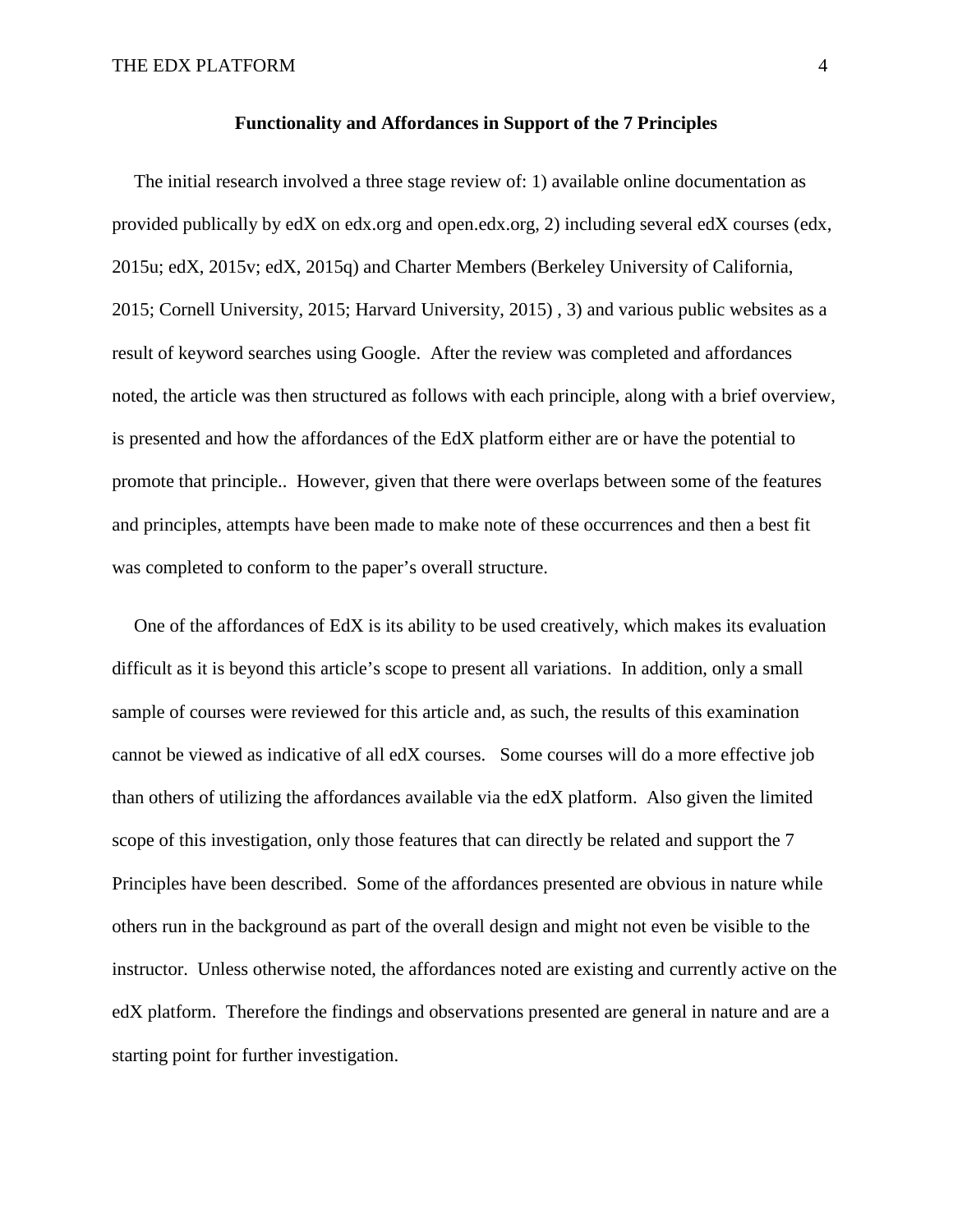#### **1. Good Practice Encourages Contacts Between Students and Faculty**

**Overview of principle.** Contact between students and faculty is a key factor for increased learner motivation and involvement within a course. This interaction can be strengthened through the affordances provided by an online environment. The nature of contact can take several forms including the sharing of useful resources, discussion leading to joint problem solving and shared learning. In online environments such as MOOCs, various aspects of the instructor's role in the communication process can be undertaken by a student or peers as a means to counter constraints.

**Affordances found within EdX which promote principle.** Courses created for EdX, can support good practice encouraging contacts between students and faculty by:

- Embedding instances of Google Drive and Google Calendar to share quiz dates, office hours, files, etc. (edx, 2015e) between instructors and students.
- Detailing on the course homepage (Figure 1- [Course Page,](#page-23-0) the prerequisites and or necessary entrance exams which are required prior to enrollment. By doing so, students understand what prior knowledge is required to be successful in the course and instructors have a level of certainty regarding student capabilities on entry to the course (edx, 2015f). In addition to any prerequisites, all course instructors have the ability to indicate the level of difficulty, estimated length of time for the course, amount of weekly effort required, institution offering the course, the language being used, as well as the price, if any. By communicating such information to students in a consistent manner across courses students are better able to make comparisons and effective choices.
- Having students create customized learner profiles that are sharable within edX. Such profiles allow students, their peers and instructors to develop relationships in the edX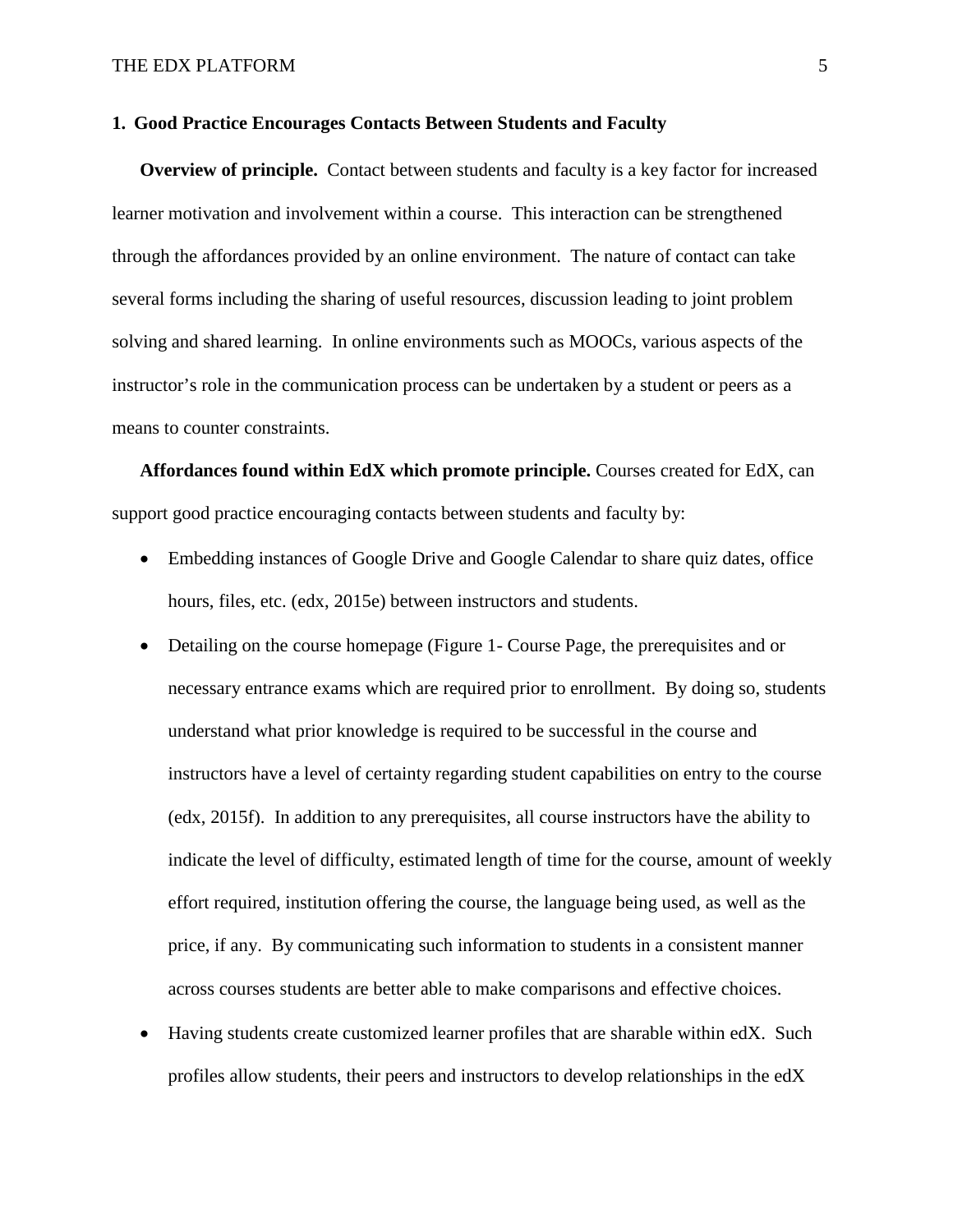community based on common interests (edx, 2015g). edX also provides ability for instructors to add their own profile for students to read including biographic information, research interest and other courses taught.

- Accessing floating help tab to the left of the screen in the course's user interface. Once clicked, a student can report a problem, make a suggestion, ask a question, click links to course discussion forum or the edX frequently asked question page. Apart from the tab, students can also access the edX Guide for Students (edXw, 2015).
- Listing social media accounts, such as Twitter and Facebook, used within the course to help facilitate communication and discussion. edX also lists its various social media accounts including Facebook, Twitter, LinkedIn, Google+, Tumblr, Meetup, Reddit and YouTube.
- Generating learning analytics as students move about the site, interact with the content and complete assessments. One such tool in the planning state is per-video activity report (Figure 2 - [edX Insights Video Analytics\)](#page-23-1) which will give analytics on videos via edX Insights and help instructors determine if a particular video is useful to learners or not (edx, 2015k).

## **2. Good Practice Develops Reciprocity and Cooperation among Students**

**Overview of principle.** As with encouraging contact between students and the instructor, the development of reciprocity and cooperation among students is important as it deepens the learner's understanding with the sharing of thoughts and feeling as they respond to others. Courses should be designed that provide students with access to communication tools that facilitate activities that promote interaction, collaboration, discussion and group problem solving.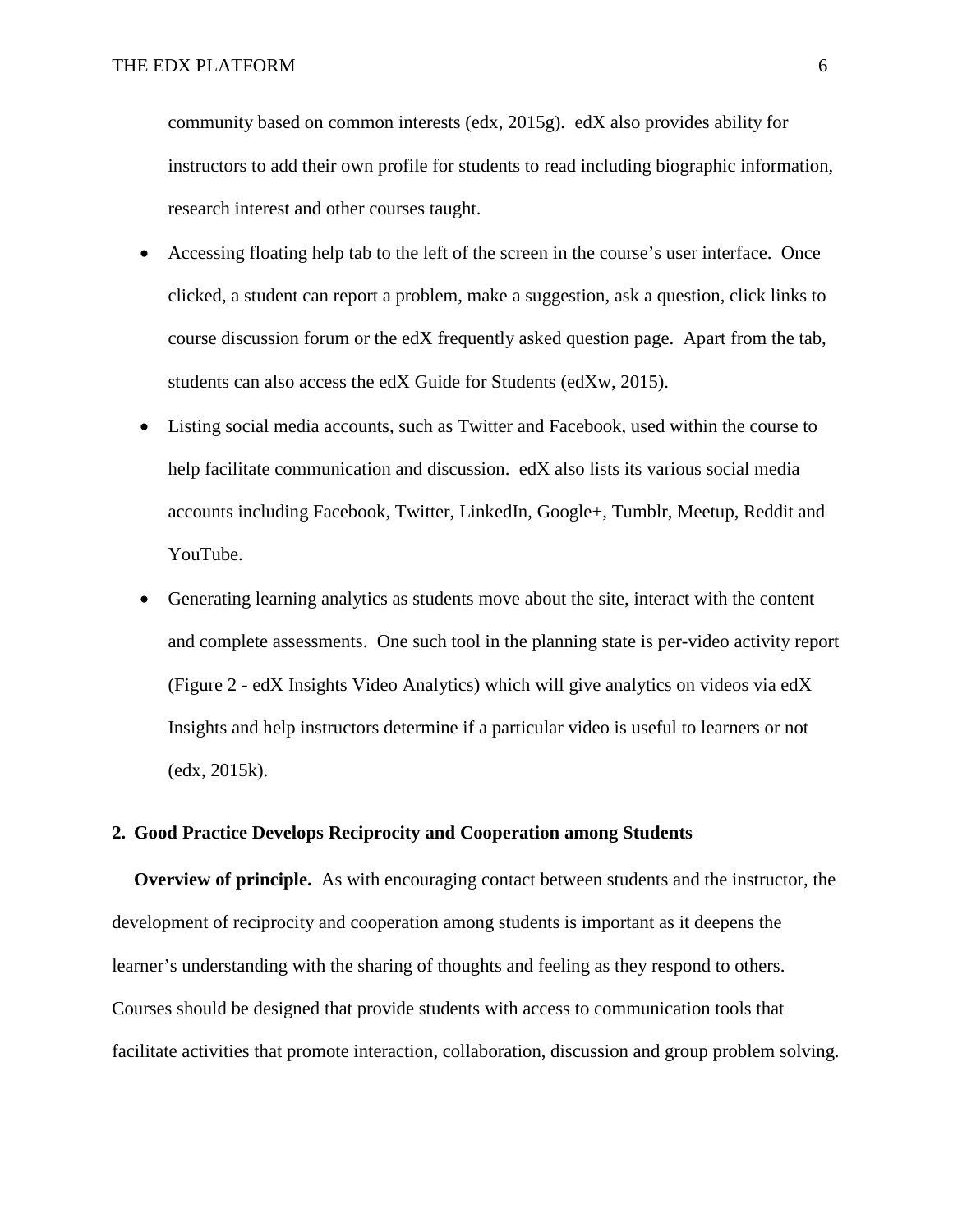In an online environment, geographic location is not as limited with the use of collaborative tools such as texting, email, chat and social media.

**Affordances within EdX which promote principle.** Courses created for EdX, can support good practice developing reciprocity and cooperation among students by:

- Utilizing cohort-specific discussion experiences or interaction amongst the small course community (edx, 2015h). This can be further broken down by assigning members of a cohort to smaller groups based on distinct characteristics, or an automated, random process as a means to strengthen collaboration and communication dynamics (edx, 2015h).
- Using discussion forums that can be made easily accessible to students via the horizontal course menu. Posts can be categorized by the student as a question or a discussion, can be voted on, followed, reported for inappropriateness, pinned and, if a question, can be marked by originator or admin as answered (edx, 2015i).
- Promoting the use of social media tools like Meetup, Facebook, Twitter, Google+, YouTube, Sennseis (Berkeley University of California, 2015), and Slack (Harvard University, 2015).
- Using former students as Community TAs (Berkeley University of California, 2015) to provide support.

#### **3. Good Practice Uses Active Learning Techniques**

**Overview of principle.** With proper and thoughtful selection, technology can have positive effects for the learning community and support other best practices such as encourage active learning (Chickering & Ehrmann, 1996) and appeal to greater learning styles (Tonsing-Meyer, 2013; McGee & Reis, 2012). Active learning occurs when students are provided opportunities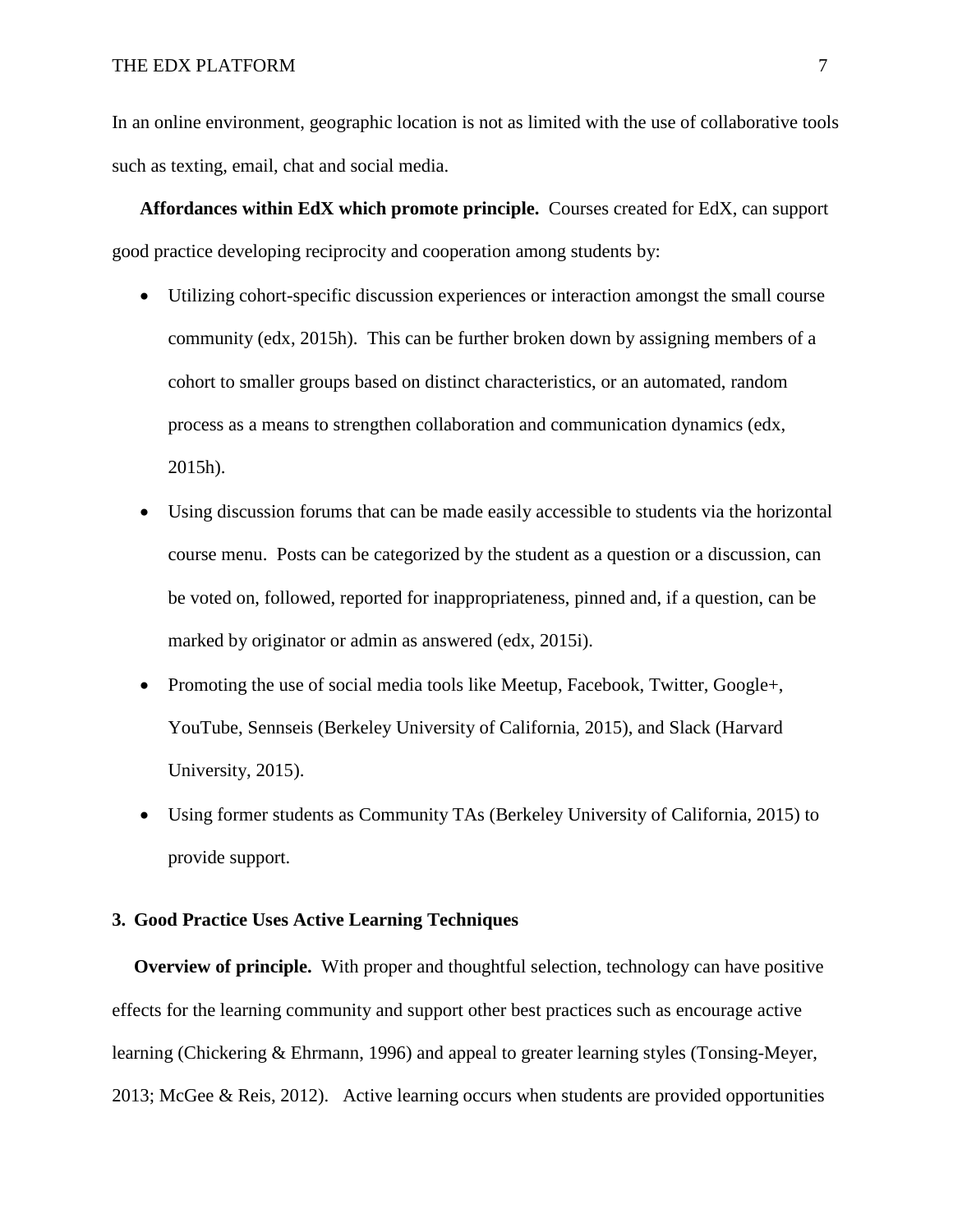to talk about their learning, write in a reflective manner, relate learning to past experiences and do so in a way that is relevant so that they can apply it to their daily lives. To encourage active learning, an instructor must make available tools and resources that promote learning by doing, offer time-delayed exchange as well as real time conversation to take place between learning community members.

**Affordances within EdX which promote principle.** Courses created for EdX, can support good practice use active learning techniques by:

- Providing course developers with the ability to integrate interactive, dynamic content through LTI, API, XBlocks, and JavaScript applications. Learning Tools Interoperability or LTI (IMS Global, 2015) benefits students with access to interactive LTI services within the edX platform without the need for a separate site or login. Instructors benefit from the use of LTIs as they can add and extend interactive features not natively present within edX to their course via securely linked applications of their own or choose from existing certified products (IMS Global, 2015b). Examples include HMH Portfolio (SchoolChapters, Inc., 2014) which provide students with a portfolio accessible in a LMS but separate so that it can travel with them, Google Course Builder (Google.com, n.d.) which is working with edX on app integration, Cattura Video (Cattura, 2014) integrates with Google products and allows instructors to make videos from Chrome that connect to course and Office Hours (Office Hours, n.d.) connects classmates to each other as well as their certified teaching assistants.
- XBlocks are integral to edX's component architecture and, as with LTIs, provide flexibility when designing a course, providing the ability to add sources from a variety of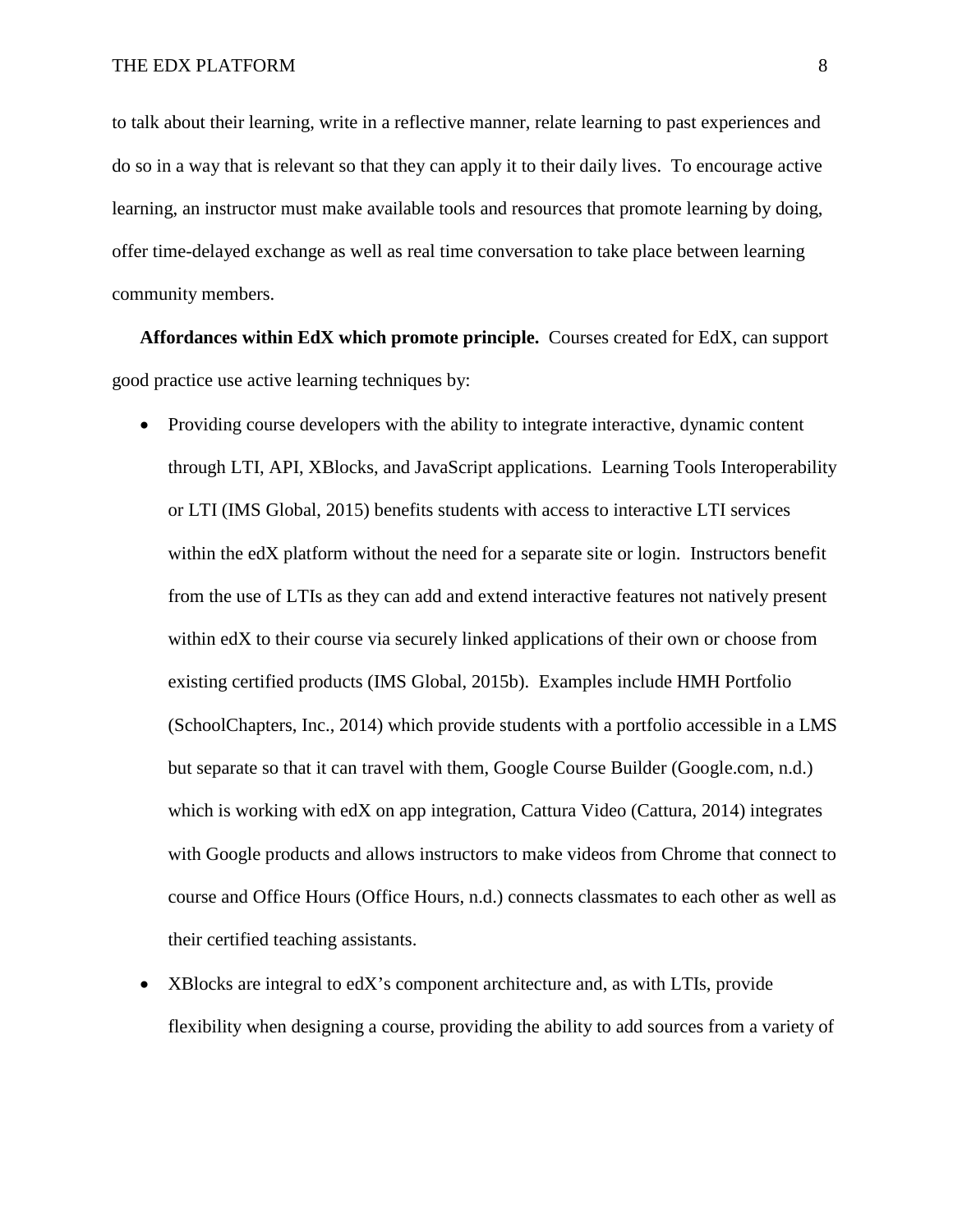areas. XBlocks's structure allow web applications, course content, APIs to communicate and access data (edx, 2015j).

#### **4. Good Practice Gives Prompt Feedback**

**Overview of principle.** The amount and type of feedback required by students is seen as a continuum. Initially, students need help assessing knowledge and competency, later they require frequent opportunities to perform learned tasks and get feedback and finally, they need the opportunity to reflect on what they still need to know and how best to get there. There are many types of technologies that support feedback such as email, simulations, video recordings of learner performance, editing and commenting tools like those found in Google Docs and MS Word, and portfolios.

**Affordances within EdX which promote principle.** Courses created for EdX, can support good practice for prompt feedback for students such as:

- During quizzes and various types of assessment, instant feedback is provided via an autograder including hints.
- Assignments that are peer graded give feedback in lieu of automation.
- Viewing course progress in the course's Progress tab provides students with their assessment results in both graphic and textual formats.
- edX provides its Insights tool (edX, 2015r) to course instructors displaying student data in a variety of ways to assist in assessing performance. Insights can:
	- Assess the difficulty of graded problems.
	- Determine the completeness of questions and answers.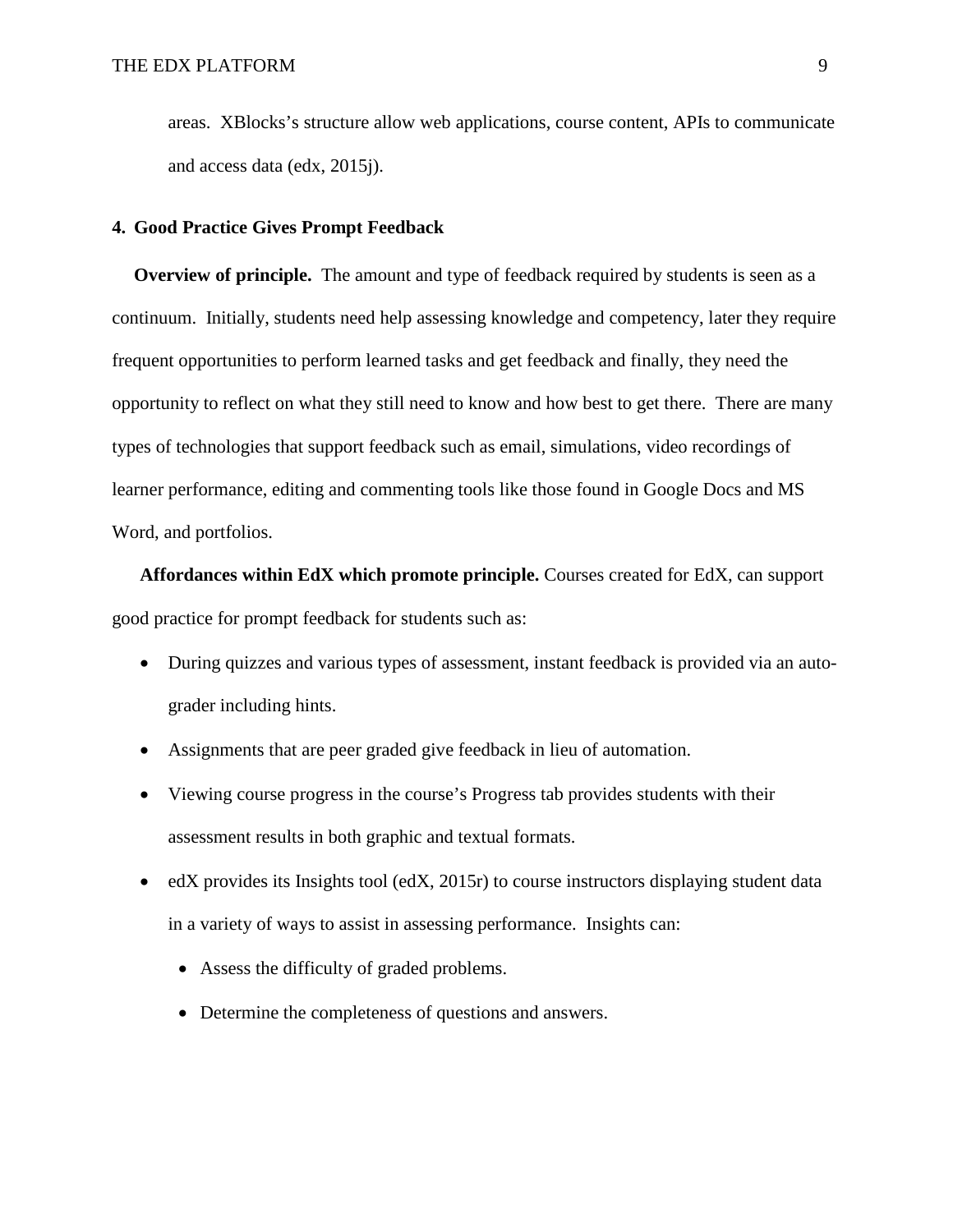- Display visualizations, metrics, and tables to present data including how students interact with the content (Figure 4- [Correct vs Incorrect Answers as viewed from](#page-24-0)  [edX Insights](#page-24-0) and student demographic data.
- Show the answers to ungraded problems so that instructors can possibly gain insight into course quality and learner preparedness (edX, 2015s).

## **5. Good Practice Emphasizes Time on Task**

**Overview of Principle.** For graduate students and those accessing professional education, time management is an important consideration when taking a course as it plays a primary role in achieving an acceptable form of work-life balance. Students can become more efficient in the management of their time with access to various types of technologies and support through teaching strategies.

**Affordances within EdX which promote principle.** Courses created for EdX, can support good practice emphasizing time on task.

- From a learner's initial interest in perusing graduate or professional education through edX, they can use the search and browse feature to quickly drill down results by course name, school, subject, availability or type (edx, 2015l). In addition, students are able to audit courses and review contents, including the syllabus, to better determine if the course is of value or fits other work-life balance requirements.
- Once ready to register or login, students can use their existing Facebook and Google account instead of creating another online identity (edx, 2015m) and speed up the process of accessing a course.
- edX uses an active-learning method of modular course design that utilizes a combination of text, video, and exercises. This pattern adds consistency across courses and assists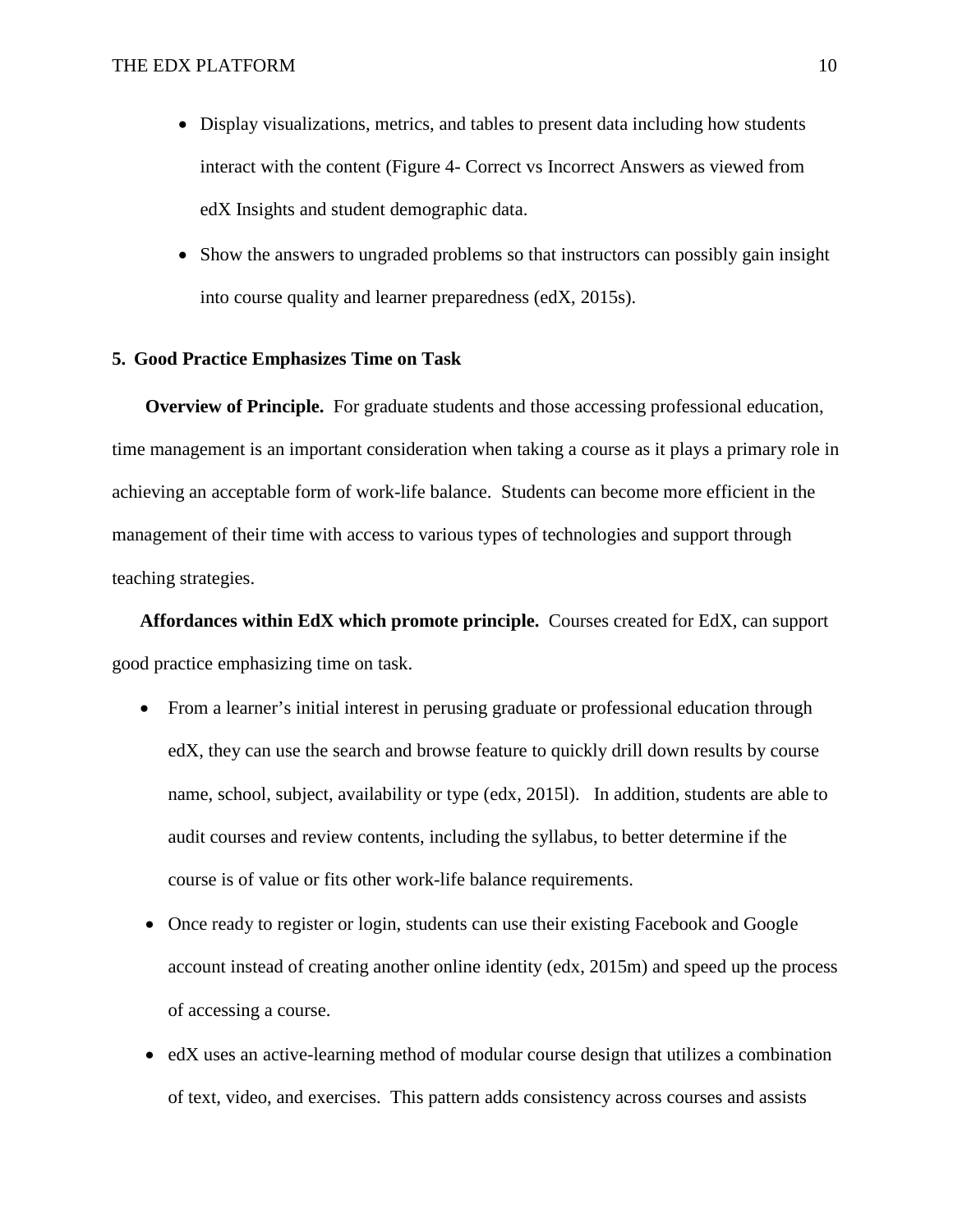students in better predicting the necessary movements as they navigate through the contents.

- EdX supports the use of shorter instructional videos and provide tools to add transcripts that also function as bookmarks to jump to specific points in the video.
- As mentioned in several prior sections, although there are many combination of affordances available to the instructor for use in the course, edX enforces some best practices in the way it limits designers from being able to change the end user interface. By ensuring that all course have a similar structure, students are able to move between courses in a more expedient manner with less time dedicated to learning how to move about, access content, etc. Also, a level of quality, in respect to some basic best practices for online education, can be achieved through such scaffolding. Each course is created using edX Studio (Figure 6- [Course Outline in edX Studio](#page-25-0) Figure 7- [Course Home as](#page-26-0)  [viewed in edX Studio](#page-26-0) and has a defined layout that maximizes space, and utilizes components like menus, tabs, and accordions that simplify navigation. For example, all courses appear to have the following sections:
	- An introductory course page that provides a video overview along accompanied by a text description providing further details including what a student will learn.
	- Once registered students can access the course site (Figure 5- [Student GUI of Course](#page-25-1)  [Site](#page-25-1) which is comprised of:
		- $\blacksquare$  A header with the hyperlinked edX logo and course title in the upper left corner and a button for access of user specific info (e.g. account settings, profile and sign-out) in the upper right.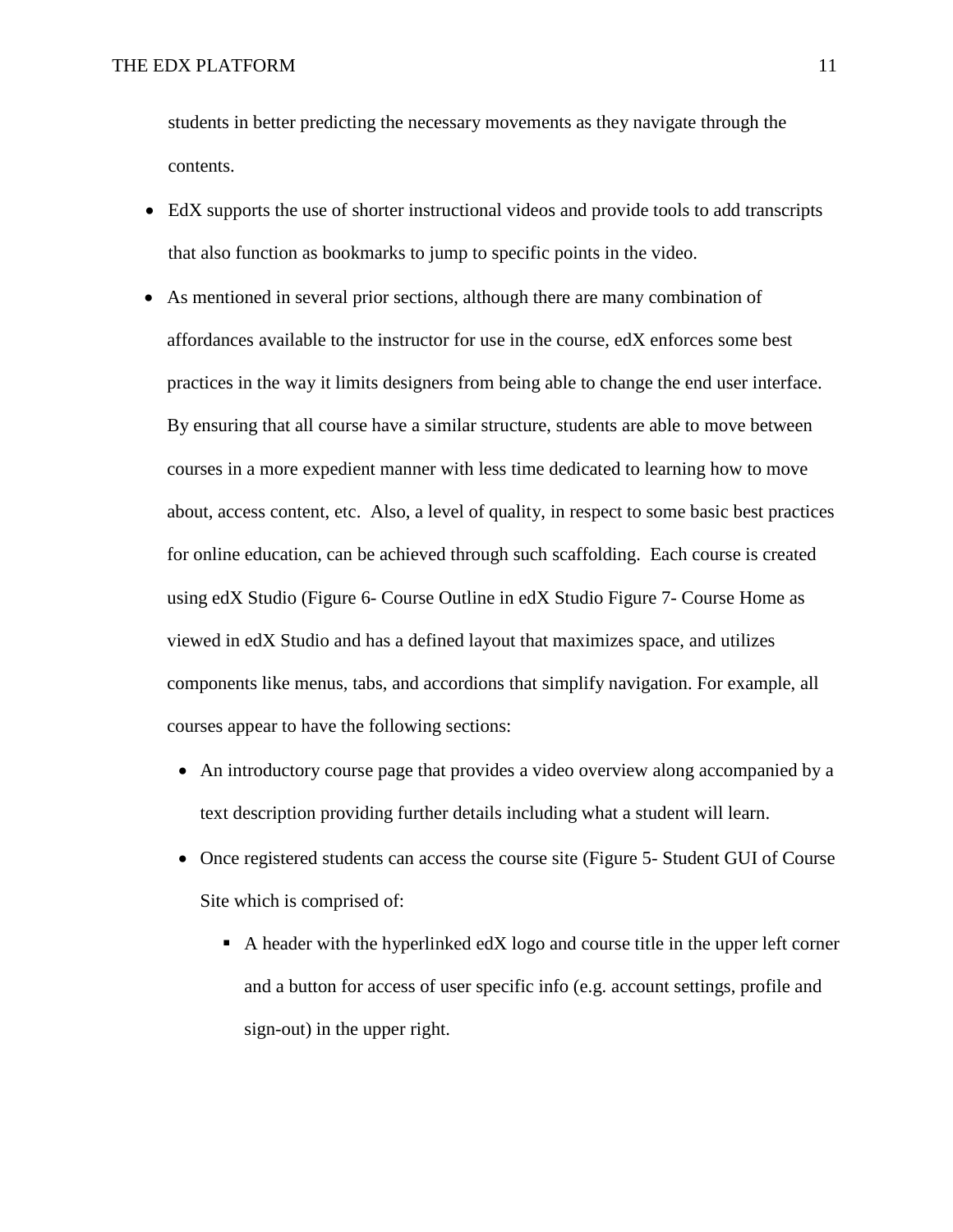- Beneath the header is a tabbed horizontal menu linking to courseware (course content), course info, discussion, wiki, and progress. It appears that these titles can be hidden but for consistency, the text cannot be changed unless custom pages are created.
- Under the menu, is a central panel which displays content chosen from either the horizontal or vertical menu. The panel has its own horizontally scrolling menu with icons that assist the student moving through the content. There are also navigational arrow buttons at bottom to move back and forward.
- To the right of the central panel is a sidebar that is customizable with various labels and associated sections such as events, resources, and course handouts.
- To the left of the central panel is another sidebar and typically displays an accordion submenu on selection of courseware from the horizontal menu.
- As mentioned in a prior section, there is also a floating help tab on far left screen margin.

#### **6. Good Practice Communicates High Expectations**

**Overview of principle.** Chickering and Ehrman (1996) indicate that "expecting [all] students to perform well becomes a self-fulfilling prophecy" but the expectations must be made explicit and clear to students. Learners can only hit targets which can be seen. Technology can be used in a variety of ways to communicate expectations from providing details on how student work will be evaluated, provision of product and performance exemplars, to publishing student work online.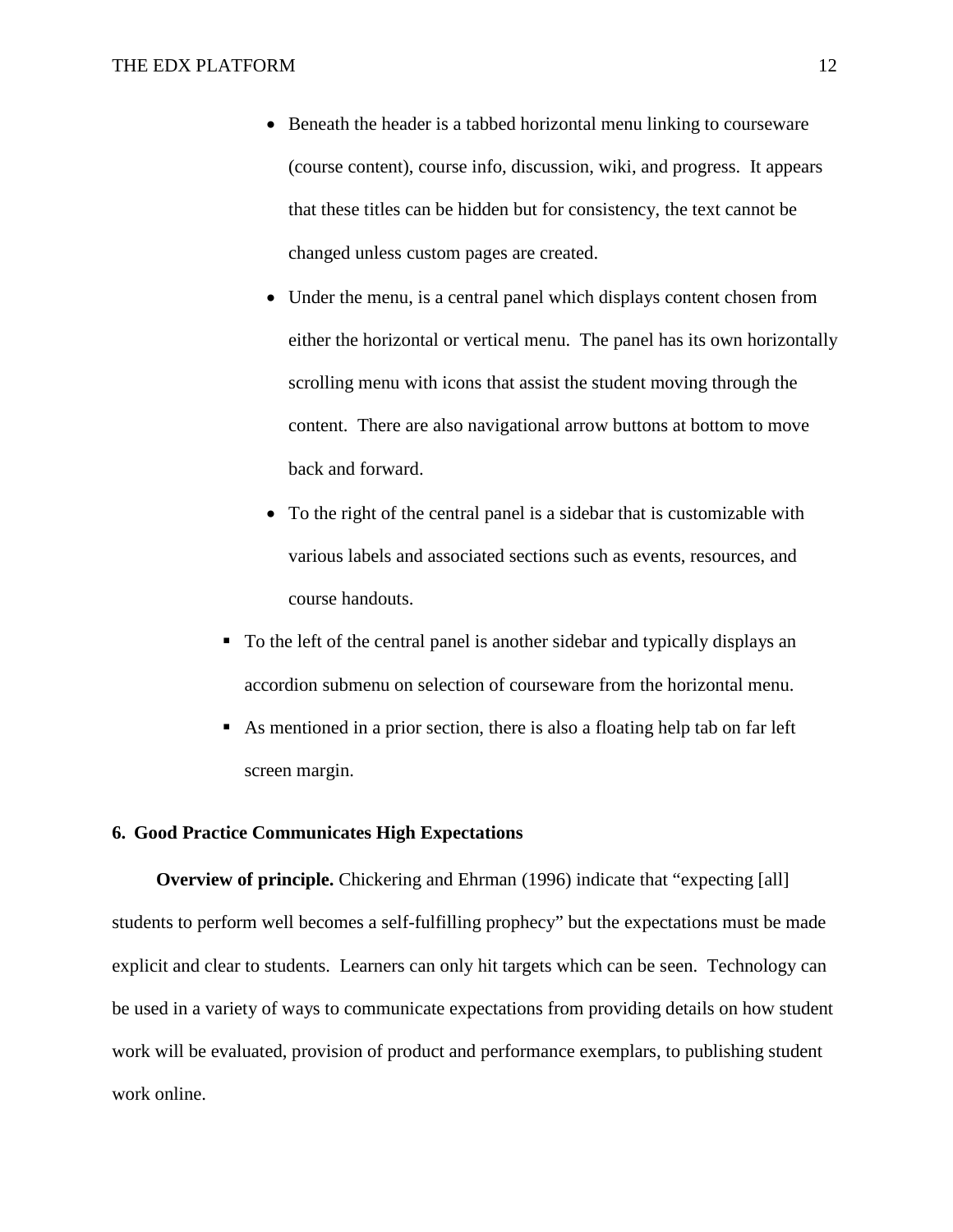**Affordances within EdX which promote principle.** Courses created for EdX, can support good practice communicating high expectations. EdX uses agreements between itself and the potential student as a means of communicating and seeking compliance regarding high expectations. From the beginning, and at the base level, these documents attempt to weed out any students who question the responsibilities expected of them or edX. In short, they are told if they don't understand or agree to follow what is stated then they are not to use the site. There are 3 key documents that communicate high expectations:

- 1. The *Terms of Service* (edx, 2015n) indicate students are not to act in a way that is illegal including engaging in behaviors that are defamatory, harassing, threatening, infringe copyright, overtly political, commercial, and indecent. Students are not to work purposefully to negatively impact edX servers and participants, or misrepresent their identity.
- 2. The *Privacy Policy* (edX, 2015y), that in addition to noting how students are to act, also lays out how edX will deal with issues such as how student's data and personal information will be used, what are their rights, how do they give consent, and its rationale.
- 3. Students must agree to follow the *Honor Code Pledge* (edx, 2015n) in order to participate in a course in addition to any additional terms noted in each course. Student are expected to collaborate, discuss and present with the understanding it will be commented and criticized in a scholarly manner. Other expectations include only submitting their own work, not being dishonest, and not posting answers that are part of an assessment.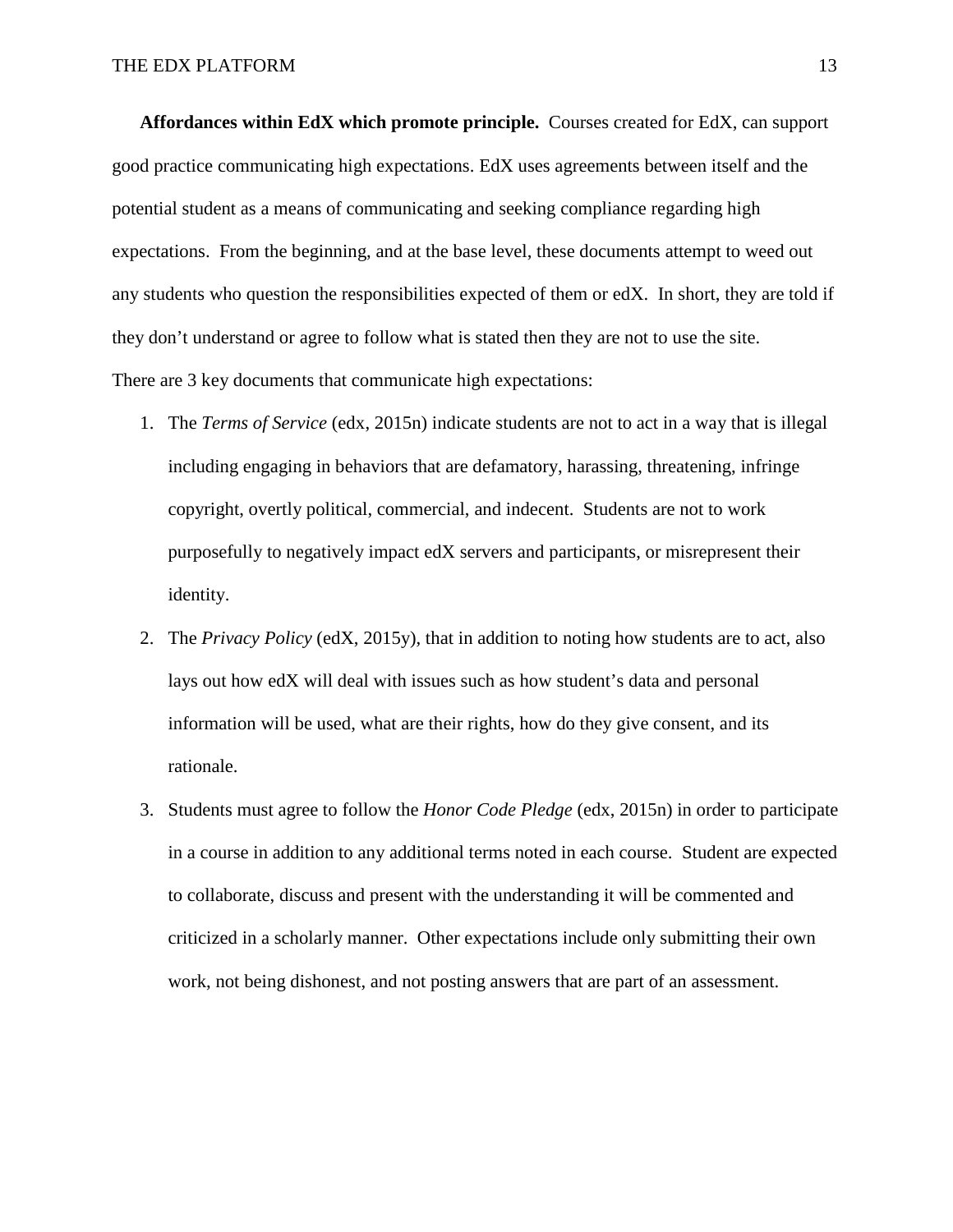#### **7. Good Practice Respects Diverse Talents and Ways of Learning**

**Overview of principle.** Students should be given opportunity to use their preferred learning style in completion of assignments and accessing of content but also be challenged to develop others with the goal of being better rounded as a learner. Technology should not only allow for customization of the types of assignments students complete but allow for self-paced movement through the course and means to form social groups with similar goals, motivations and skills.

**Affordances within EdX which promote principle.** Courses within edX, can support good practice respecting diverse talents and ways of learning.

- As a way to respect the talents of learners, edX has LinkedIn profile integration to display certificates (edX, 2015q). In the future, edX plans to also provide socially shared certificates and courses to students via their Facebook Wall.
- Quizzes and tests offer a variety of different types and feedback options that respect different ways of learning, including:
	- multiple choice, check box, dropdown
	- image mapped input, drag and drop
	- text put/fil-in-the-clank, numerical input/enter a number
	- math expression input
	- peer assessment / open response assessment
	- in addition, learners can upload image with text to provide further explanation.
- edX recently released a mobile companion app for Android and iPhone devices that allow students to read announcements and handouts, download video lectures for viewing later without the need for an Internet connection.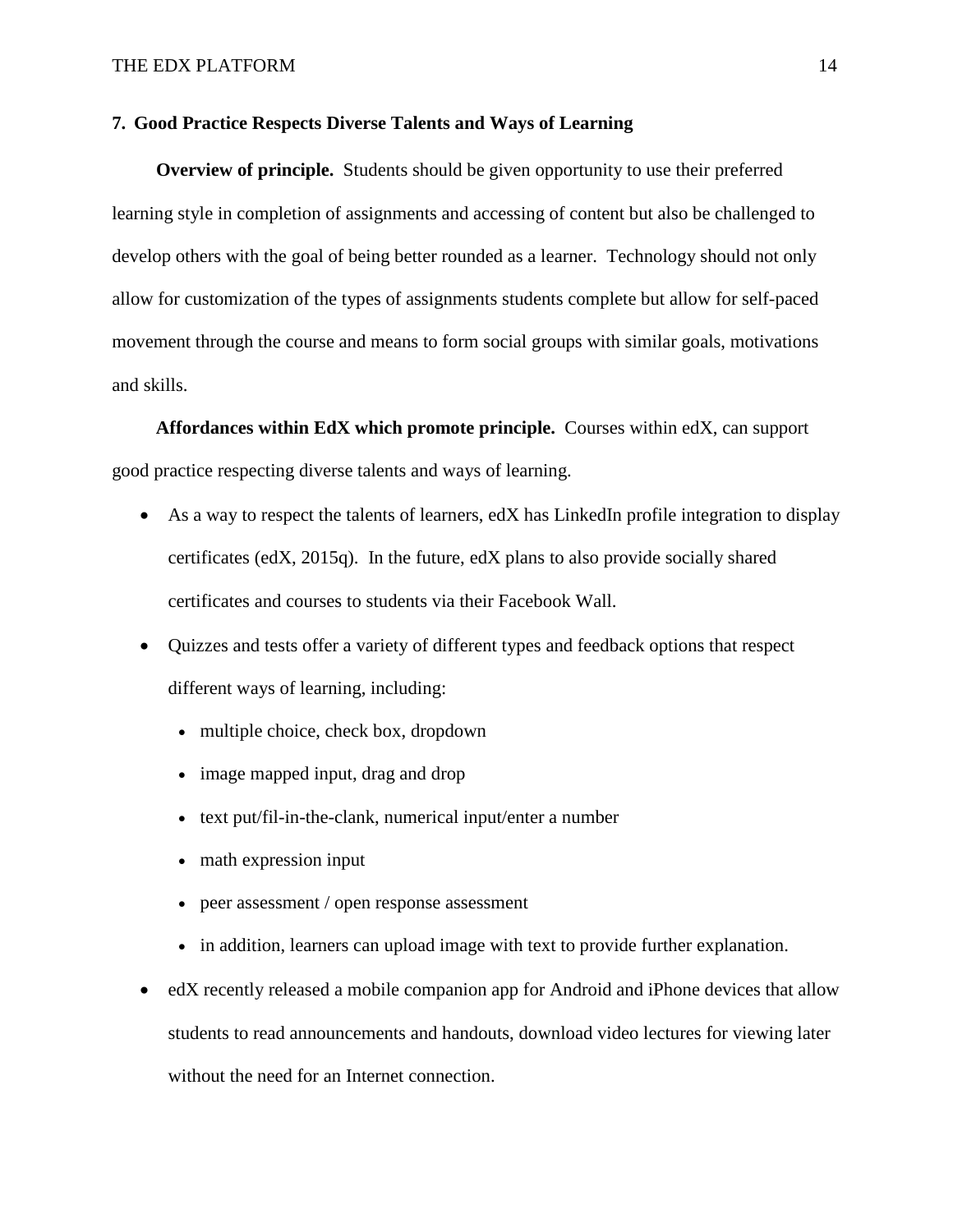- Course content can be provided, in its very basic form, in text. However, the affordances of the platform allow for additional media such as video and audio. With the use of LTIs and JavaScript apps, an increased amount of services can be utilized and integrated to add interactivity and multiple ways of responding.
- Students can choose a self-paced model of learning or make connects with others in the real world to explore a more collaborative process.

#### **Discussion Regarding Constraints of edX Platform in Relation to the 7 Principles**

Constraints tend to fall into those found and facing all MOOC providers such as ensuring equity, access and mobility to all students. Given this is an examination of the edX platform and not a single course produced by it, there were few constraints of note after completing the examination focusing on affordances.

#### **Good Practice Develops Reciprocity and Cooperation Among Students**

• Although students can look for support and answers to questions by reading about the experiences of other learners who have gone through edX using social media resources such as edX Stories on Tumblr (edX, 2015), there are no official student-driven resources. Students would benefit from services such as a wiki or Quora-style (Quora, 2015) forum linked on the main destination site to offer help that is not specific to a single course. In addition, although students do have access to course based discussion forums with the ability to vote in favor of a post and follow other students, there is no system in place that could add a valuable reputation points system. Such a system would provide learners with another tool to better drill down worthy information.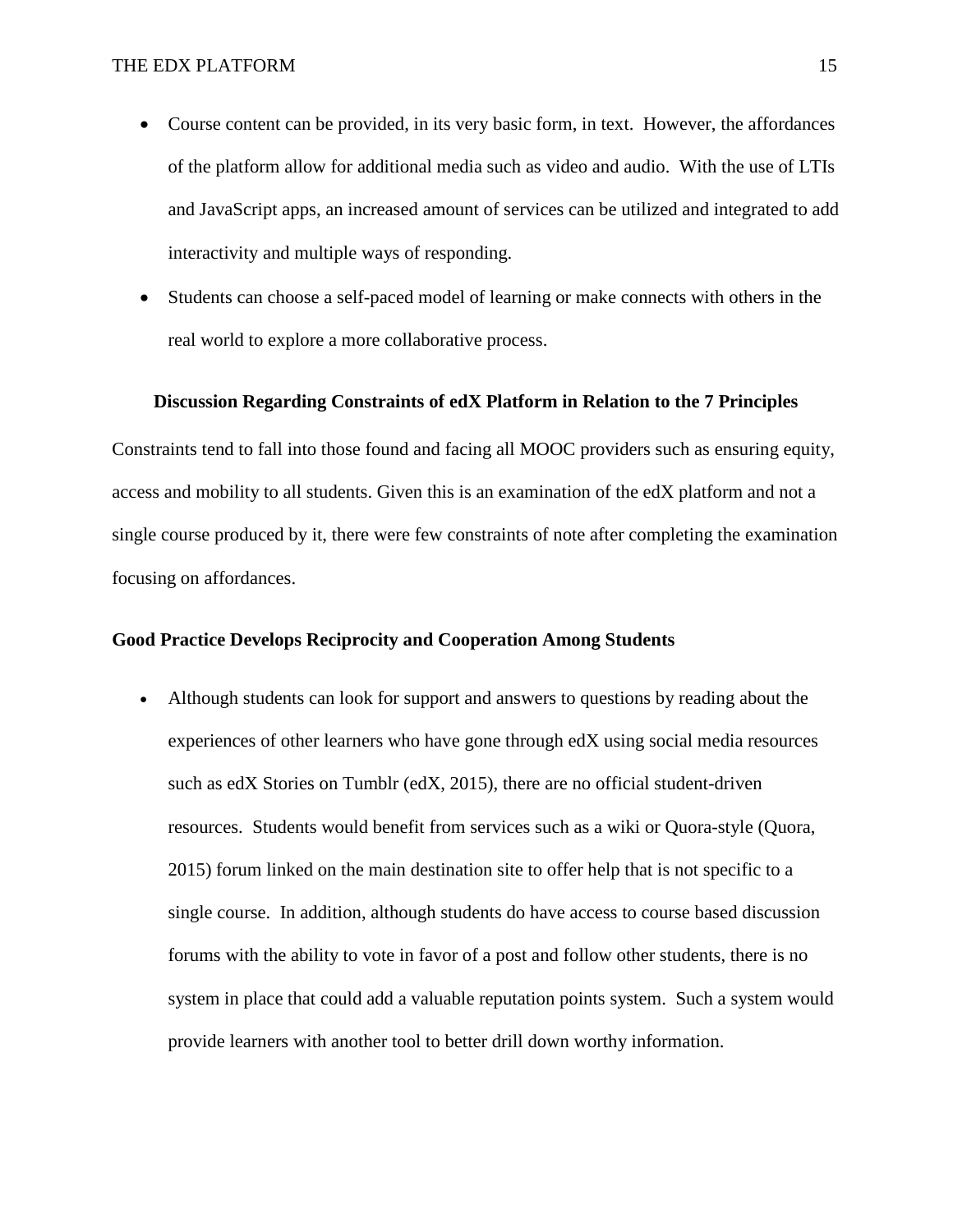• With the recent edX release of the Birch version of its platform, students have some more options in regards to information displayed in their profile. But even with the upgrade, edX profiles still lack features in comparison to other profile offerings from such services like Twitter or Google. Students should have the ability to easily add other social profiles, share links, display course certificates that make it easier to determine if making connections with specific users is a worthwhile investment.

#### **Good Practice Communicates High Expectations**

- At the present, student are told to read the Terms of Service, Privacy Policy and Honor Code. However, it would add a high level of commitment if student were required to complete a statement indicating each had been read and understood. To further strengthen commitment, courses could be required to ask for these digital signatures to that effect when starting a course.
- Currently, students must check back to see changes in the above documents. A better practice would be for them to be notified via their profile's communication preferences when those pages are updated and then be required to digitally resign.

#### **Good Practice Uses Active Learning Techniques**

- Although Student Notes is a pending edX feature it is best noted here until the point of it being public. This feature will allow students to add personal annotation to course content and be accessible via the new Notes tab within the menu system or by returning to the content where note was made.
- Although external services can be embedded into course content pages, the process can still be streamlined from the current need to copy code from one area and paste into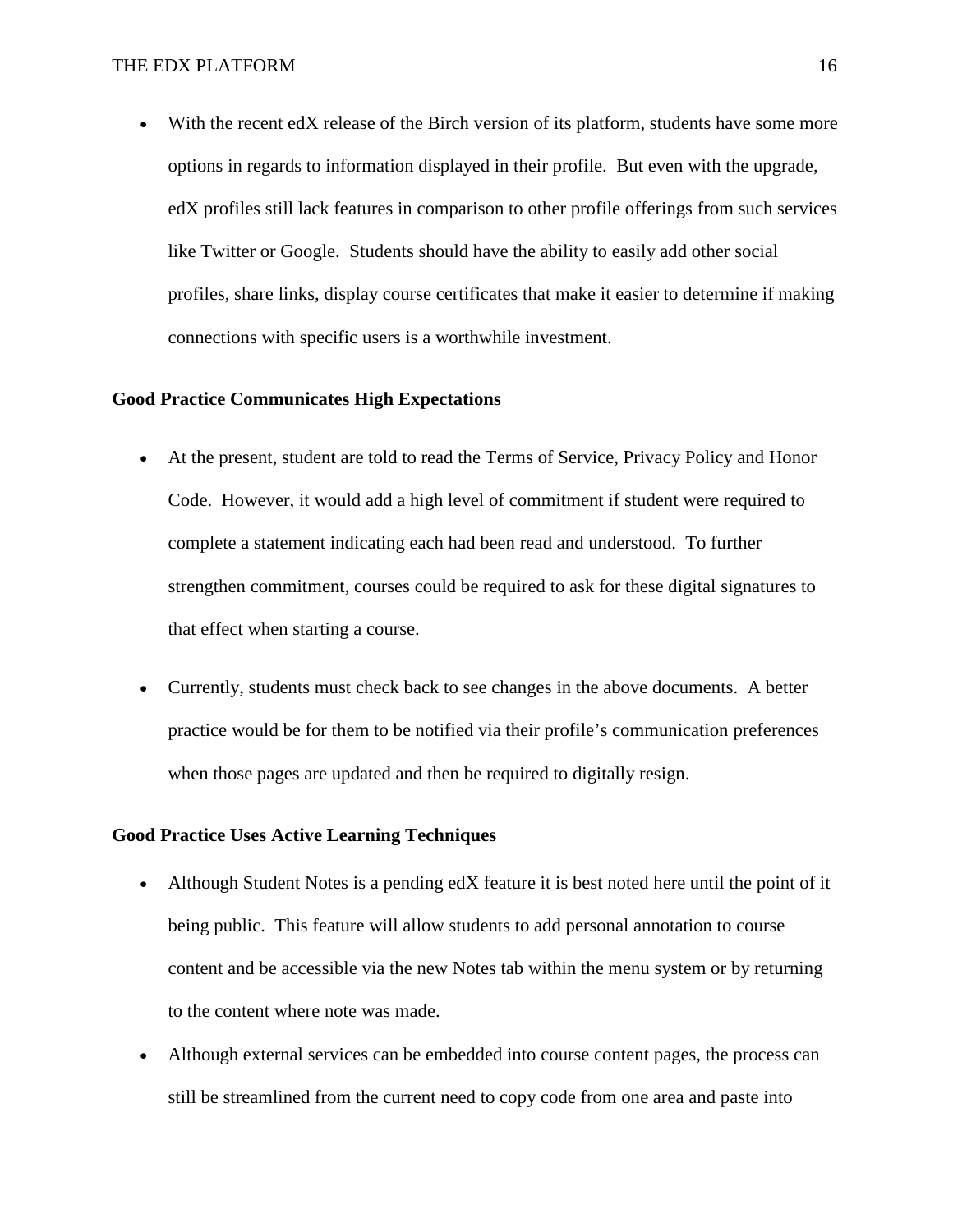another. This could be done through the creation of short code and its insertion right from within the HTML editor in edX Studio. The benefit to students is that instructors and designers may be more willing and able to add interactive features.

#### **Good Practice Respects Diverse Talents And Way Of Learning**

- edX's Accessibility Guidelines are on-going (edx, 2015o) and are focused on making improvements to learner facing interfaces in order to make them increasingly compliant with web accessibility best practices. edX is making efforts to change currently policies and guides so that they are more practical for course developers in areas such as semantic markup, testing code for accessibility and the labeling form elements.
- At present, the majority of courses on  $e$ d $X$  are in English which can be a barrier to access for students who have a different mother tongue. edX could look for ways to develop and implement increase translation services (e.g. on-demand) that go beyond offer a multi-language transcript of a video's content. Not only is there the need for the translation of the course content but a service that can also take the non-English student's product and have it readable in other languages for assessment and collaboration purposes. However, it should be noted that another pending feature, in addition to a more responsive destination site (edX.org), are plans to support right to left language support on the platform(edX, 2015p).

#### **Good Practice Encourages Contacts Between Students and Faculty**

• Recently, edX launch its mobile app for both Android and iOS devices. Constraints at this time are, for the most part, features listed as pending and include the ability for students to register, create a new account, and receive adaptive video quality based on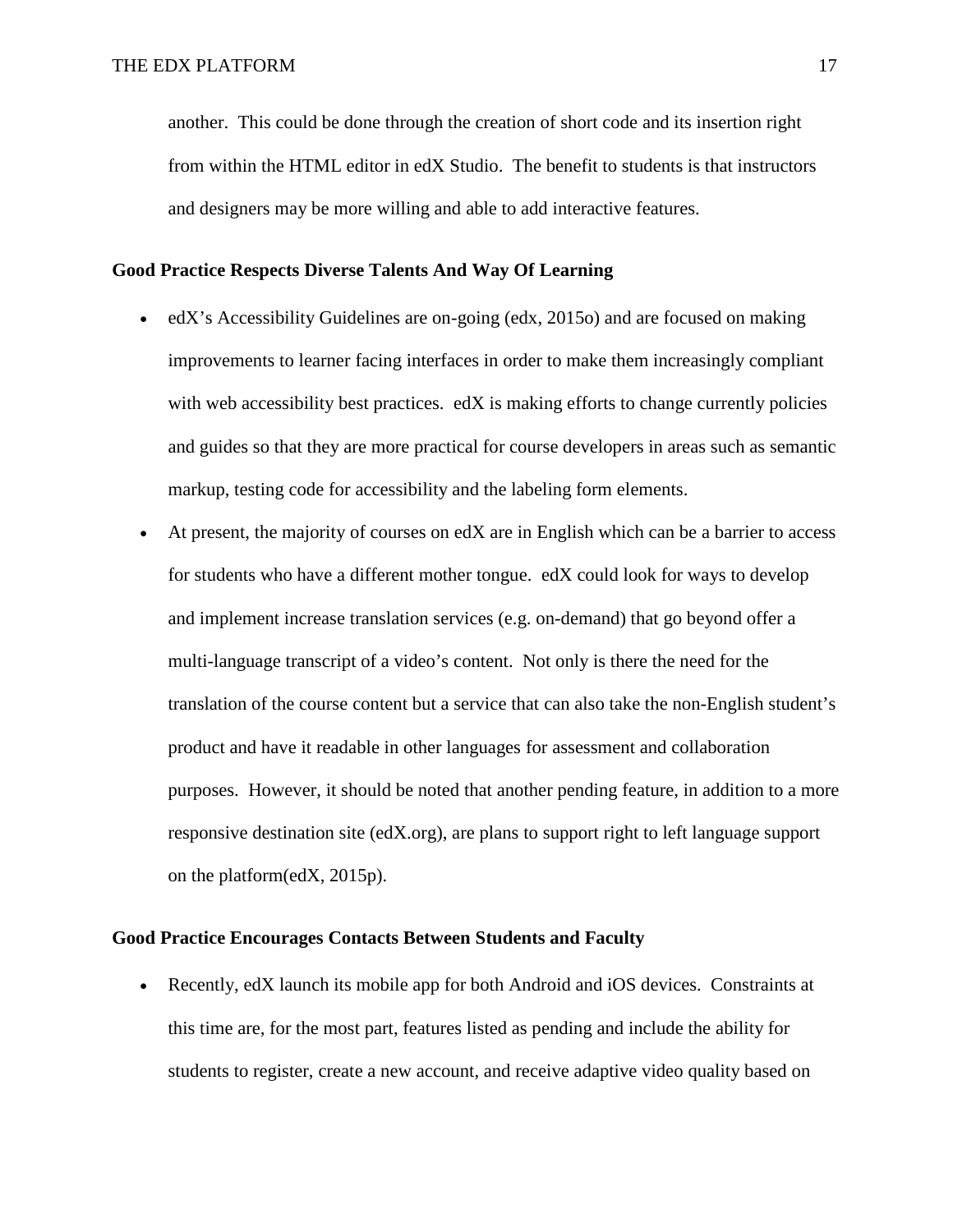bandwidth quality changes. However, the app in itself, does not fully address the situation where students are limited or unable to access edX due to the multimedia nature of the content and its technological and financial requirements such as bandwidth and storage.

• Currently, YouTube hosts the video offered in edX courses. Unfortunately this is also an access issue for those students living in countries that block such services. edX could avoid this constraint by looking to other services as a secondary point of access instead of relying on only one.

#### **Conclusion**

Overall, the edX platform fares well in respect to its ability to facilitate online best practices for professional education and graduate studies (Bates, 2015) when its existing and planned functionality was assessed against the recommendations of the 7 Principles (Chickering & Ehrmann, 1996).

EdX is a tool, and like any, can be used skillfully be some and poorly by others. That said, edX does provide a solid list of features and resources that, when used according to best practice, advance the seven principles and have positive impact on student learning. However, for a course developed on edX, it needs to be a collaborative process where all stakeholders uphold professional standards for learning. This requires participating schools and partners to develop and put forward courses that utilizes all the available affordances, students participating in a manner that correlates with the level of education being sought, and the platform provider continuing to produce a product that is aligned with professional and pedagogical excellence.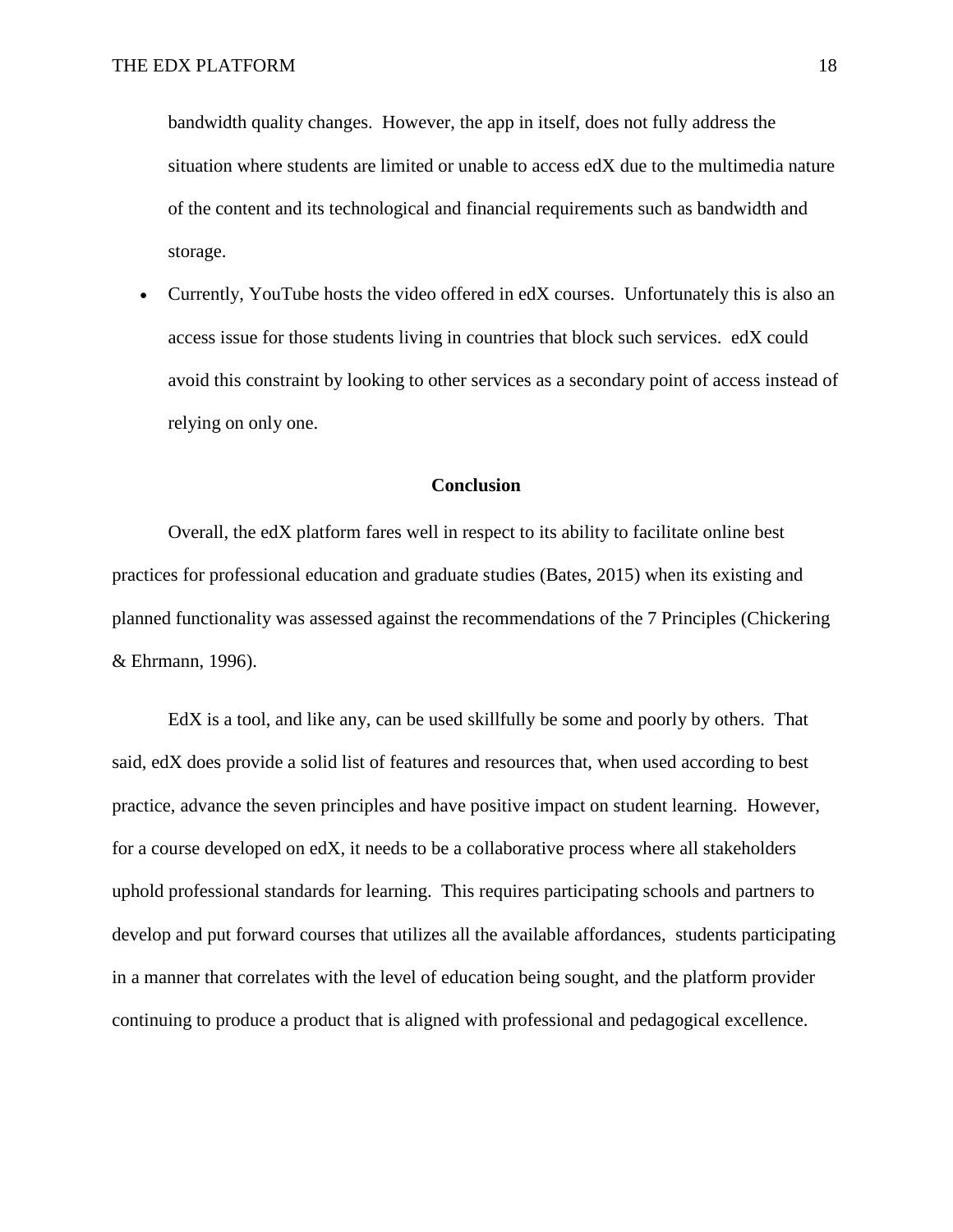#### **References**

- Bates, M. A. (2015, 03 17). *Annotated Bibliography: Best Practices of Professional Education and Graduate Studies Across Blended, Online and MOOC Environments.* Retrieved from MET Portfolio: http://www.metportfolio.markbates.ca/wpcontent/uploads/2015/03/Annotated-Bibliography-Best-Practice-of-Professional-Education-and-Graduate-Studies-Mark-Bates.pdf
- Berkeley University of California. (2015). *The Science of Happiness*. Retrieved from edx: https://www.edx.org/course/science-happiness-uc-berkeleyx-gg101x

Cattura. (2014). *Cattura Video*. Retrieved from catturavideo.com: https://catturavideo.com/

Chickering, A. W., & Ehrmann, S. C. (1996). Implementing the seven principles: Technology as lever. *AAHE bulletin, 49*, 3-6.

Claros, I., Garmendia, A., Echeverria, L., & Cobos, R. (2014). Towards a collaborative pedagogical model in MOOCs. *Paper presented at the 905-911.* doi:10.1109/EDUCON.2014.6826204

- Cornell University. (2015). *Networks, Crowds and Markets*. Retrieved from edx: https://www.edx.org/course/networks-crowds-markets-cornellx-info2040x
- EdX. (2015a). *About Us*. Retrieved from edX: https://www.edx.org/about-us

EdX. (2015b). *.org FAQ*. Retrieved from EdX: https://www.edx.org/about/org-faq

EdX. (2015c). *Univesity Advisory Board*. Retrieved from EdX:

https://www.edx.org/about/university-advisory-board

- EdX. (2015d). *Board of Directors*. Retrieved from EdX: https://www.edx.org/board-directors
- edx. (2015e). *Including Google Drive files or a Google calendar*. Retrieved from OPENedX: https://open.edx.org/features/including-google-drive-files-or-google-calendar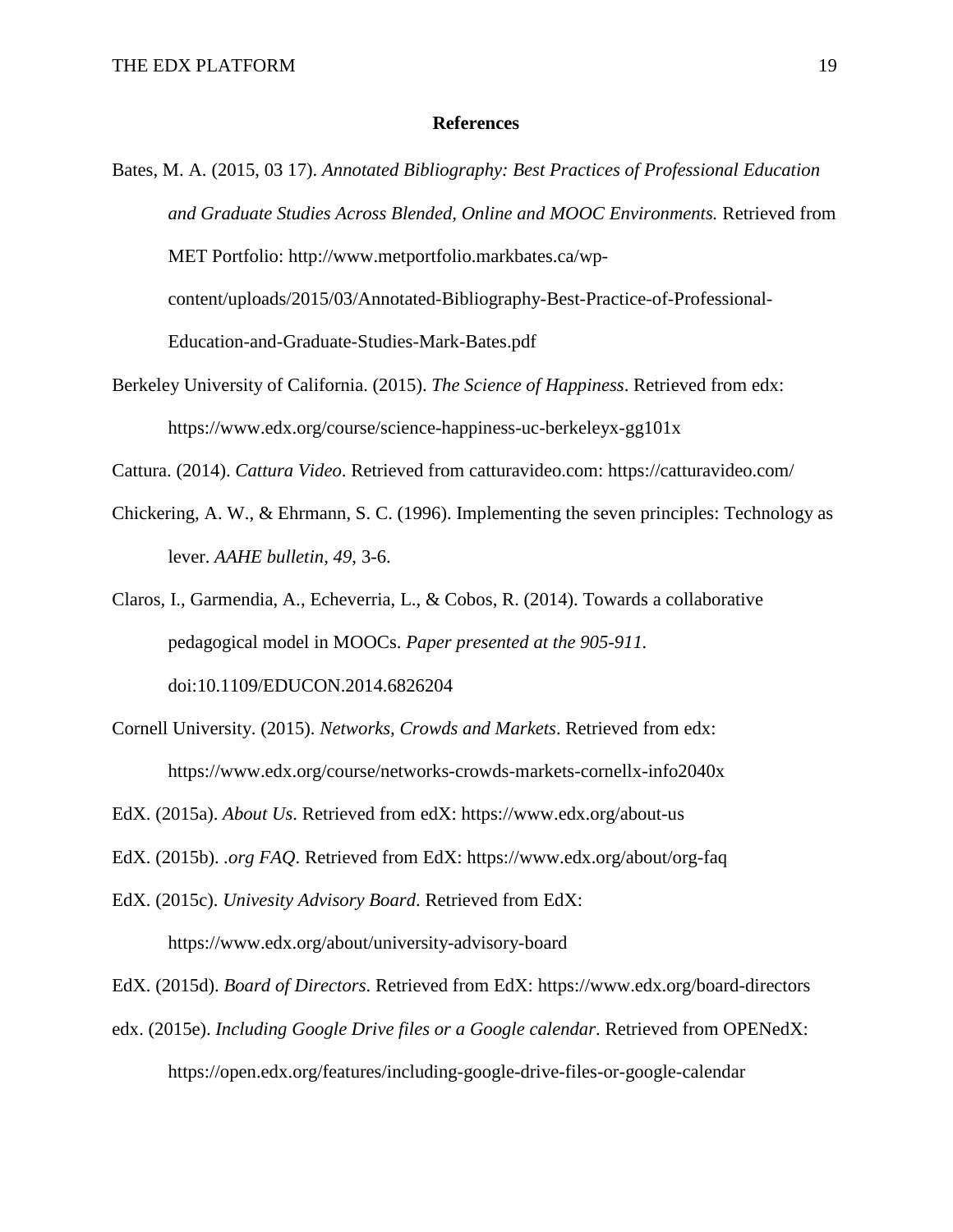- edx. (2015f). *Course prerequisites and entrance exams*. Retrieved from OpenedX: https://open.edx.org/features/course-prerequisites-and-entrance-exams
- edx. (2015g). *Learner Profiles*. Retrieved from OpenedX: https://open.edx.org/features/learnerprofiles
- edx. (2015h). *Cohort specific content*. Retrieved from OpenedX: https://open.edx.org/features/cohort-specific-content
- edx. (2015h). *Cohort specific discussion experiences*. Retrieved from OpenedX: https://open.edx.org/features/cohort-specific-discussion-experiences
- edx. (2015i). *Enhancements Course Discussions*. Retrieved from OpenedX: https://open.edx.org/features/enhancements-course-discussions
- edx. (2015j). *XBlocks*. Retrieved from OPENedX: https://open.edx.org/xblocks
- edx. (2015k). *Per-video activity report*. Retrieved from OPENedX: https://open.edx.org/features/video-activity-report
- edx. (2015l). *Improved search and browse features*. Retrieved from OpenedX: https://open.edx.org/features/improved-search-and-browse-features
- edx. (2015m). *Facebook and Google account integration*. Retrieved from OPENedX: https://open.edx.org/features/facebook-and-google-account-integration

edx. (2015n). *edx Terms of Service*. Retrieved from edx: https://www.edx.org/edx-terms-service

edx. (2015o). *Guidelines for Creating Accessible Content*. Retrieved from Building and Running an edX Course: o http://edx.readthedocs.org/projects/edx-partner-coursestaff/en/latest/getting\_started/accessibility.html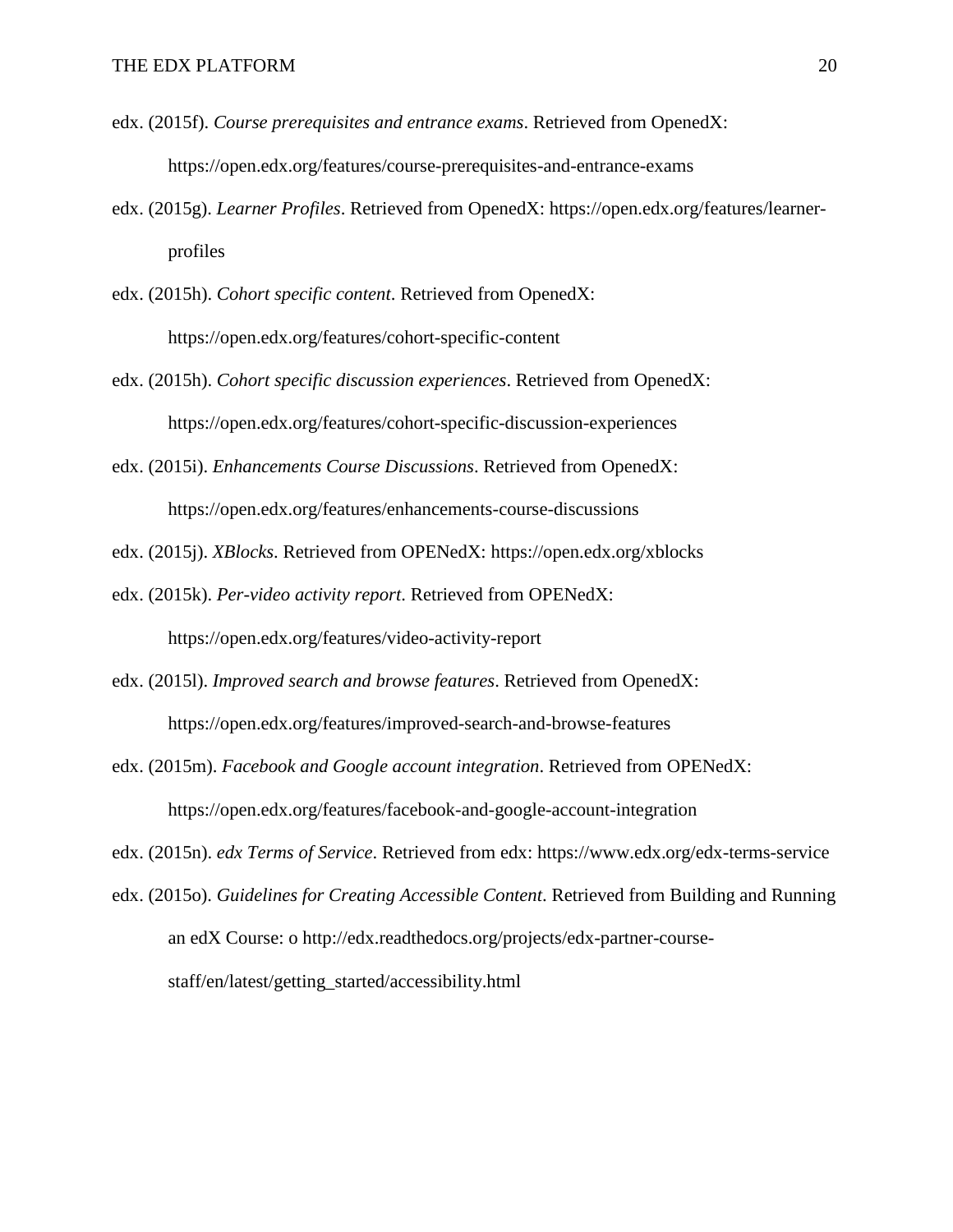- edX. (2015p). *Revise instructor dashboard for Professional Education*. Retrieved from OpenedX: https://open.edX.org/features/revise-instructor-dashboard-professionaleducation
- edX. (2015q). *edX: StudioX Creating a Course with Studio*. Retrieved from edX: https://courses.edx.org/courses/course-v1:edX+StudioX+2015/info
- edX. (2015q). *LinkedIn integration and certificate sharing*. Retrieved from OPENedX: https://open.edX.org/features/linkedin-integration-and-certificate-sharing
- edX. (2015r). *Student performance on graded problems in edX Insights*. Retrieved from OPENedX: https://open.edx.org/features/student-performance-graded-problems-edxinsights-0
- edX. (2015s). *Performance on ungraded problems in edX Insights*. Retrieved from OPENedX: https://open.edX.org/features/performance-ungraded-problems-edX-insights
- edx. (2015u). *DemoX*. Retrieved from edX:

https://courses.edx.org/courses/edX/DemoX.1/2014/info

edX. (2015v). *EDX101*. Retrieved from edX:

https://courses.edx.org/courses/edX/edX101/2014/info

- edx. (2015v). *Feature Roadmap - All*. Retrieved from OPENedX: https://open.edx.org/featuresroadmap/all
- edX. (2015w). *Feature Roadmap - Deprecated*. Retrieved from OPENedX: https://open.edx.org/features-roadmap/deprecated
- edX. (2015y). *Privacy Policy*. Retrieved from edX: https://www.edx.org/edx-privacy-policy
- edXw. (2015). *edX Guide for Students*. Retrieved from edx.readthedocs.org: http://edx.readthedocs.org/projects/edx-guide-for-students/en/latest/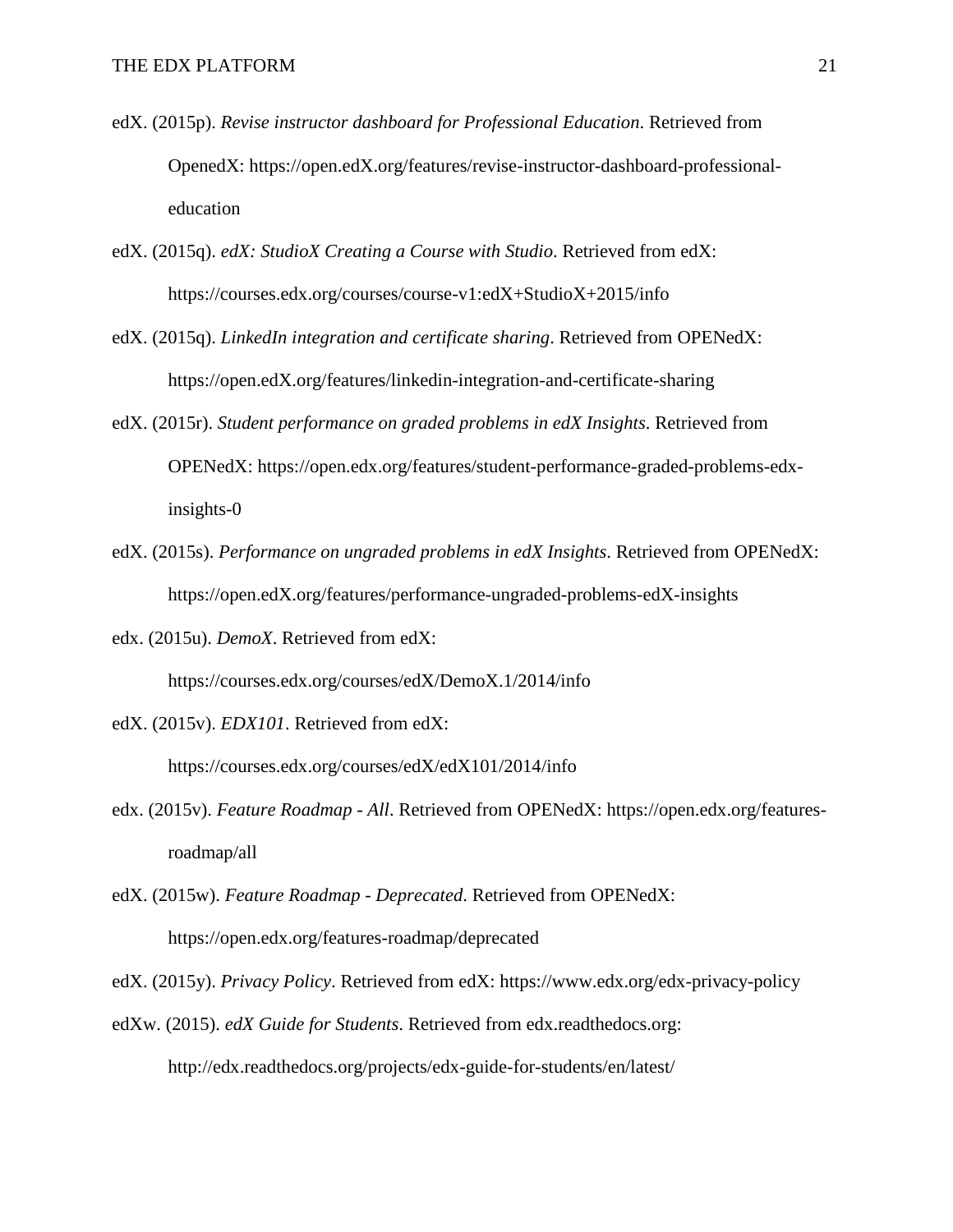- Google.com. (n.d.). *Course Builder*. Retrieved from code.google.com: https://code.google.com/p/course-builder/
- Harvard University. (2015). *Play Video: Introduction to Computer Science*. Retrieved from edx: https://www.edx.org/course/introduction-computer-science-harvardx-cs50x
- IMS Global. (2015). *Learning Tools Interoperability*. Retrieved from IMS Global Learning Consortium: http://www.imsglobal.org/toolsinteroperability2.cfm
- IMS Global. (2015b). *Catalog*. Retrieved from IMS Global Learning Consortium: http://developers.imsglobal.org/catalog.html
- Kolowich, S. (2013, 02 21). *How edX Plans to Earn, and Share, Revenue From Its Free Online Courses*. Retrieved from The Chronicle of Higher Education: http://chronicle.com/article/How-EdX-Plans-to-Earn-and/137433/
- Liyanagunawardena, T. R., Adams, A. A., & Williams, S. A. (2013, 07 13). MOOCs: A Systematic Study of the Published Literature 2008-2012. *The International Review of Research in Open and Distance Learning, 14*(3), 202-220.
- McGee, P., & Reis, A. (2012). BLENDED COURSE DESIGN: A SYNTHESIS OF BEST PRACTICES. *Journal of Asynchronous Learning Networks, 16*(4), 7-22. Retrieved from http://eric.ed.gov/?id=EJ982678
- MIT News Office. (2012, 05 02). *MIT and Harvard announce edX*. Retrieved from MIT News: http://newsoffice.mit.edu/2012/mit-harvard-edx-announcement-050212

Office Hours. (n.d.). *Office Hours*. Retrieved from officehours.co: https://www.officehours.co/

SchoolChapters, Inc. (2014). *About HMH Portfolio*. Retrieved from Schoolchapters.com: https://www.schoolchapters.com/about-hmh-portfolio/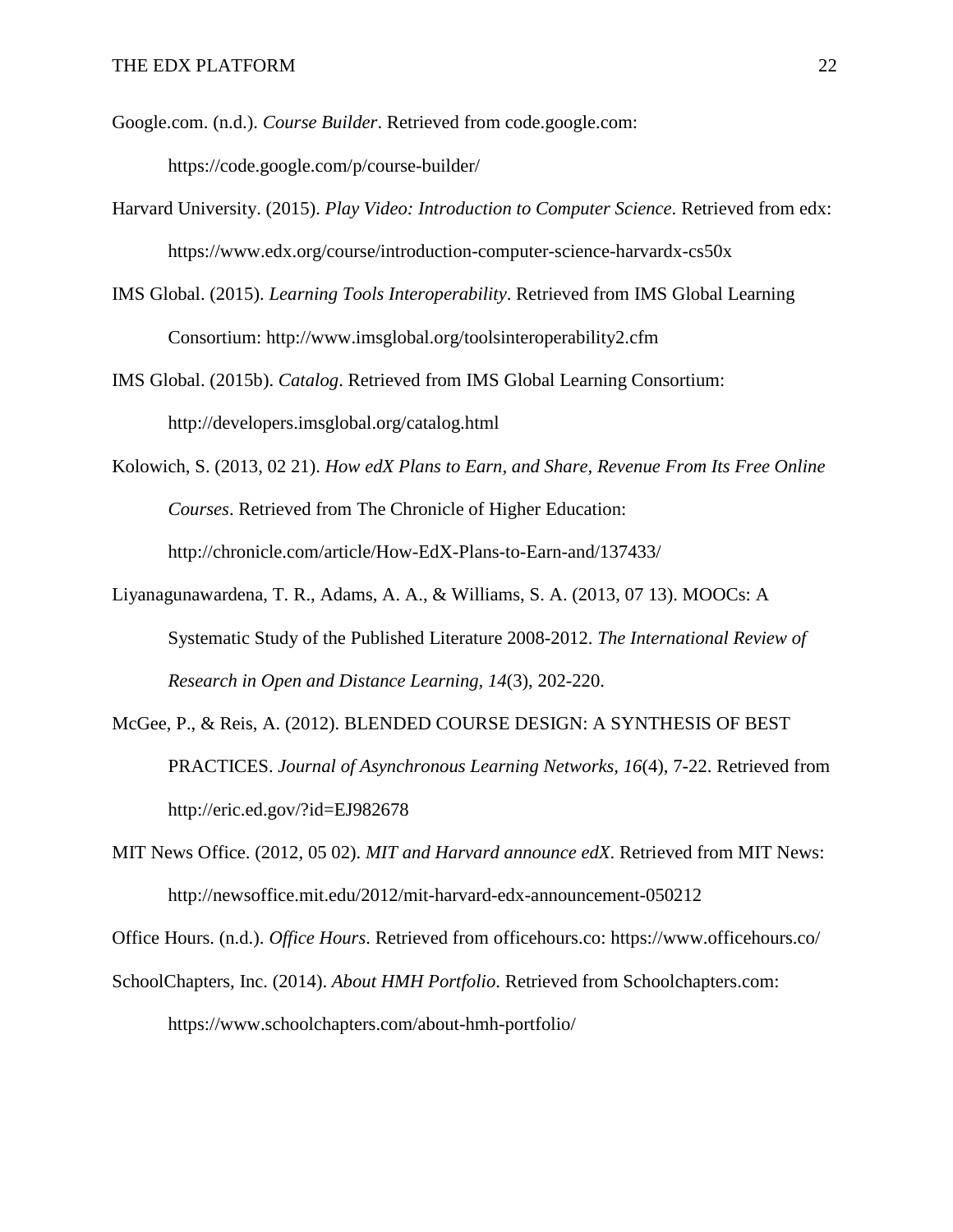# Tonsing-Meyer, J. (2013). AN EXAMINATION OF ONLINE INSTRUCTIONAL PRACTICES BASED ON THE LEARNING SYTLES OF GRADUATE EDCUATION STUDENTS. *Quarterly Review of Distance Education, 14*(3), 141-149.

Welsh, D. H., & Dragusin, M. (2013). The New Generation of Massive Open Online Course (MOOCS) and Entrepeneurship Education. *Small Business Instittue Jouranl, 9*(1), 51-56.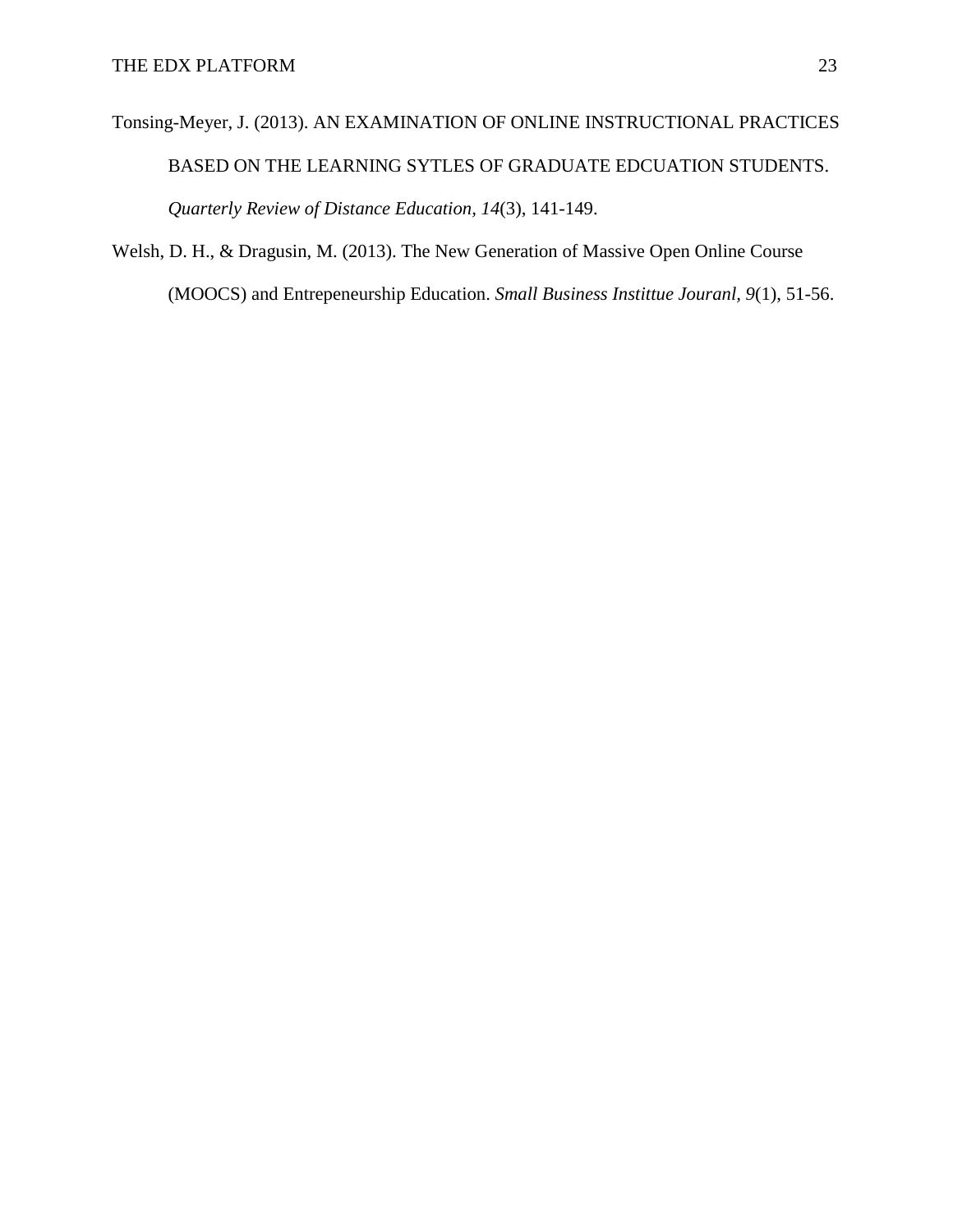# **Appendix**



*Figure 1- Course Page*

<span id="page-23-0"></span>

<span id="page-23-1"></span>*Figure 2 - edX Insights Video Analytics*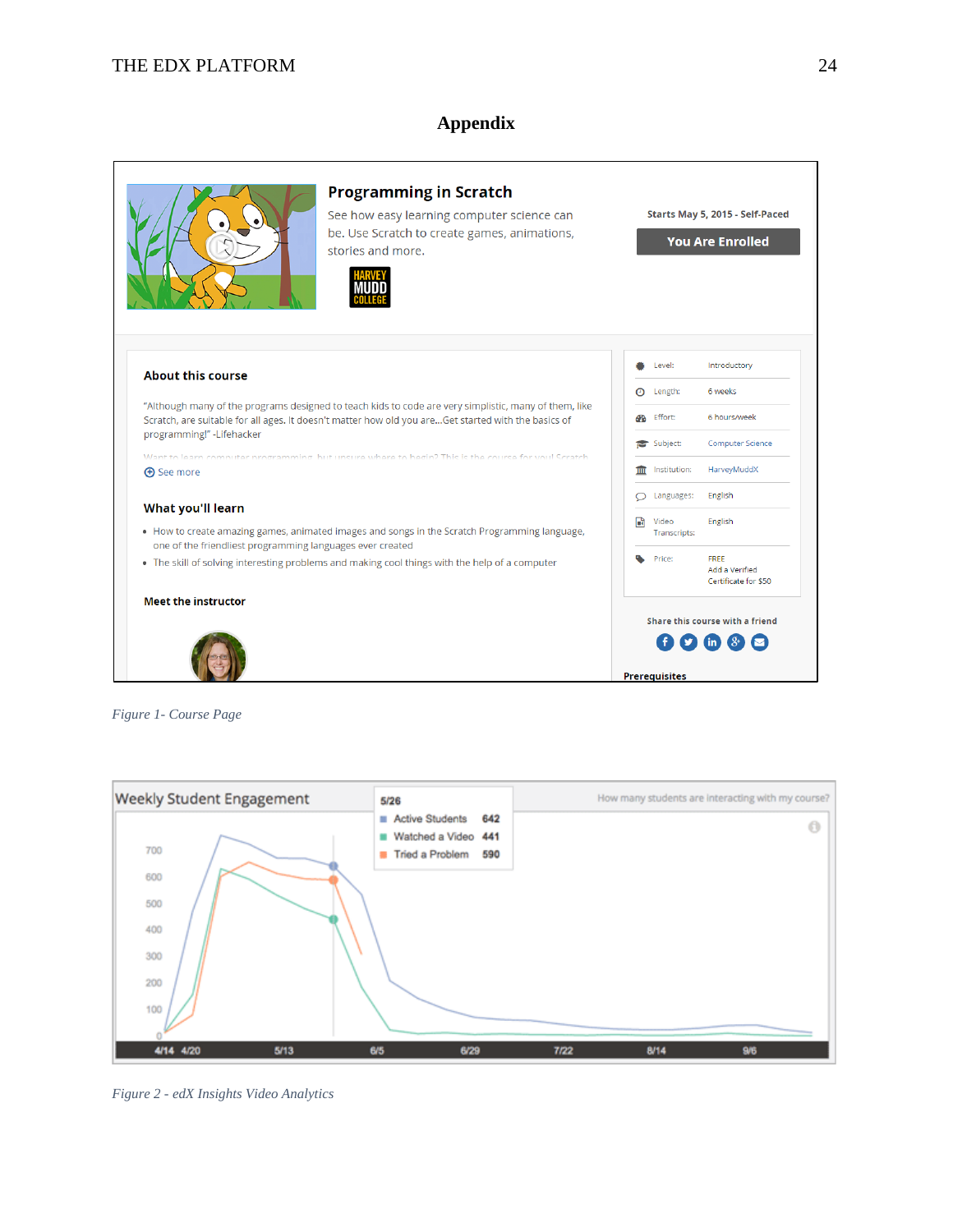# **Appendix**



*Figure 3- Weekly Student Engagement as viewed from edX Insights*



<span id="page-24-0"></span>*Figure 4- Correct vs Incorrect Answers as viewed from edX Insights*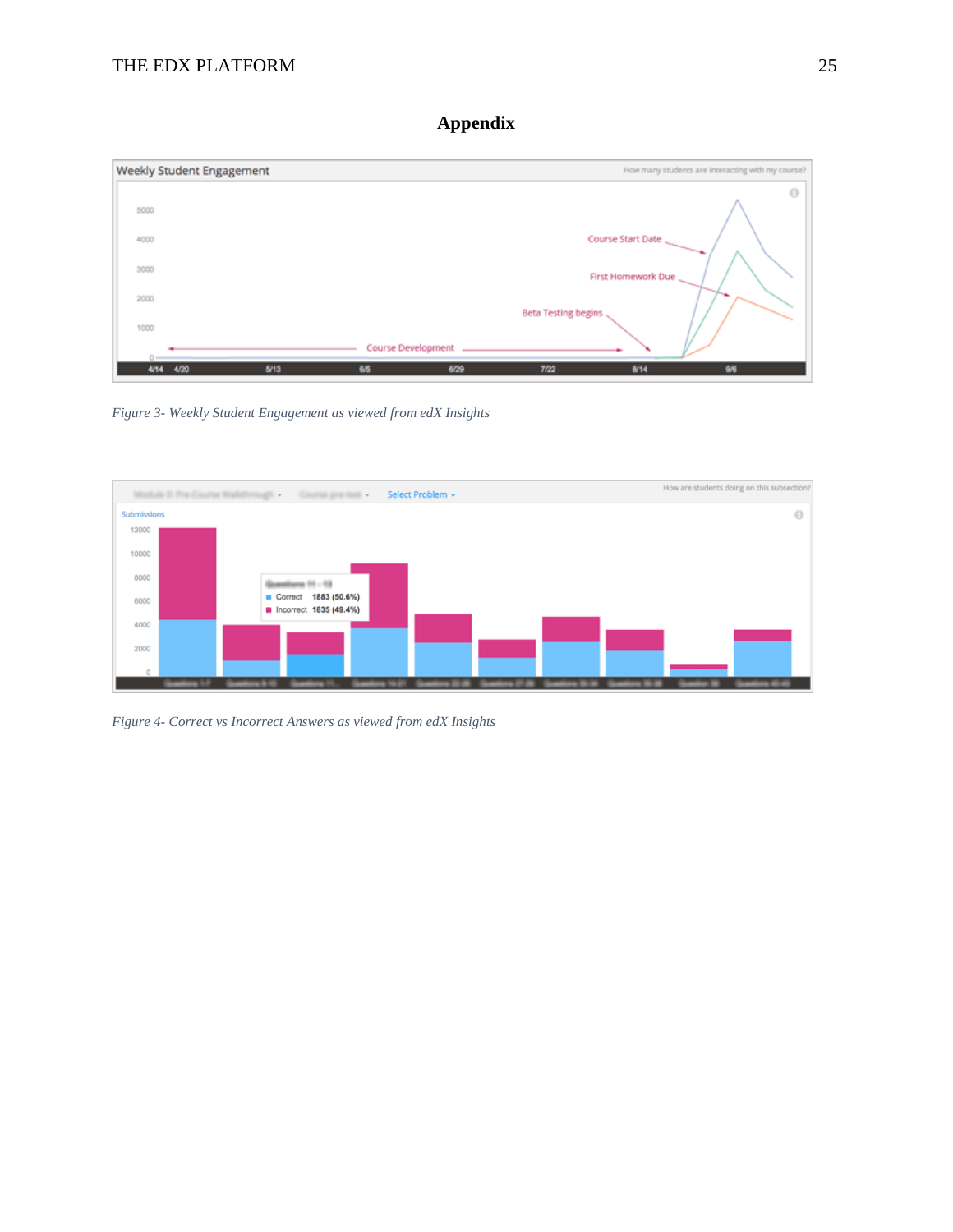

*Figure 5- Student GUI of Course Site*

<span id="page-25-1"></span>

| edX edX200.x<br><b>STUDIO</b><br>eriX<br>Studio101x                                 | Settings -<br>Content -<br>$Tools =$ |    |   | Help<br>RaphV -                                                                                                                                                                                                          |
|-------------------------------------------------------------------------------------|--------------------------------------|----|---|--------------------------------------------------------------------------------------------------------------------------------------------------------------------------------------------------------------------------|
| Content<br><b>Course Outline</b>                                                    |                                      |    |   | + Expand All Sections<br>+ New Section<br><b>View Live</b>                                                                                                                                                               |
| Course Start Date: Unscheduled                                                      |                                      |    |   | Creating your course organization<br>You add sections, subsections, and units                                                                                                                                            |
| Introduction<br>b.<br>Released: Aug 01, 2014 at 00:00 UTC                           |                                      | ö  | 合 | directly in the outline.<br>Create a section, then add subsections and<br>units. Open a unit to add course<br>components.                                                                                                |
| The edX Environments<br>SE Released: Aug 01, 2014 at 00:00 UTC                      |                                      | ó. | 官 | Reorganizing your course<br>Drag sections, subsections, and units to new<br>locations in the outline.                                                                                                                    |
| r<br><b>Getting Help</b><br>S Released: Aug 01, 2014 at 00:00 UTC                   |                                      | ö  | 8 | Setting release dates and grading policies<br>Select the Configure icon for a section or<br>subsection to set its release date. When you<br>configure a subsection, you can also set the<br>grading policy and due date. |
| Ъ.<br>Creating a Course and Initial Content<br>Released: Aug 01, 2014 at 00:00 UTC  |                                      | ö  | 宣 | Changing the content students see<br>To publish draft content, select the Publish<br>icon for a section, subsection, or unit.<br>To hide content from students, select the                                               |
| <b>Components and Accessibility</b><br>Þ.<br>of Released: Aug 01, 2014 at 00:00 UTC |                                      | ó  | 盲 | Configure icon for a section, subsection, or<br>unit, then select Hide from students.                                                                                                                                    |

<span id="page-25-0"></span>*Figure 6- Course Outline in edX Studio*